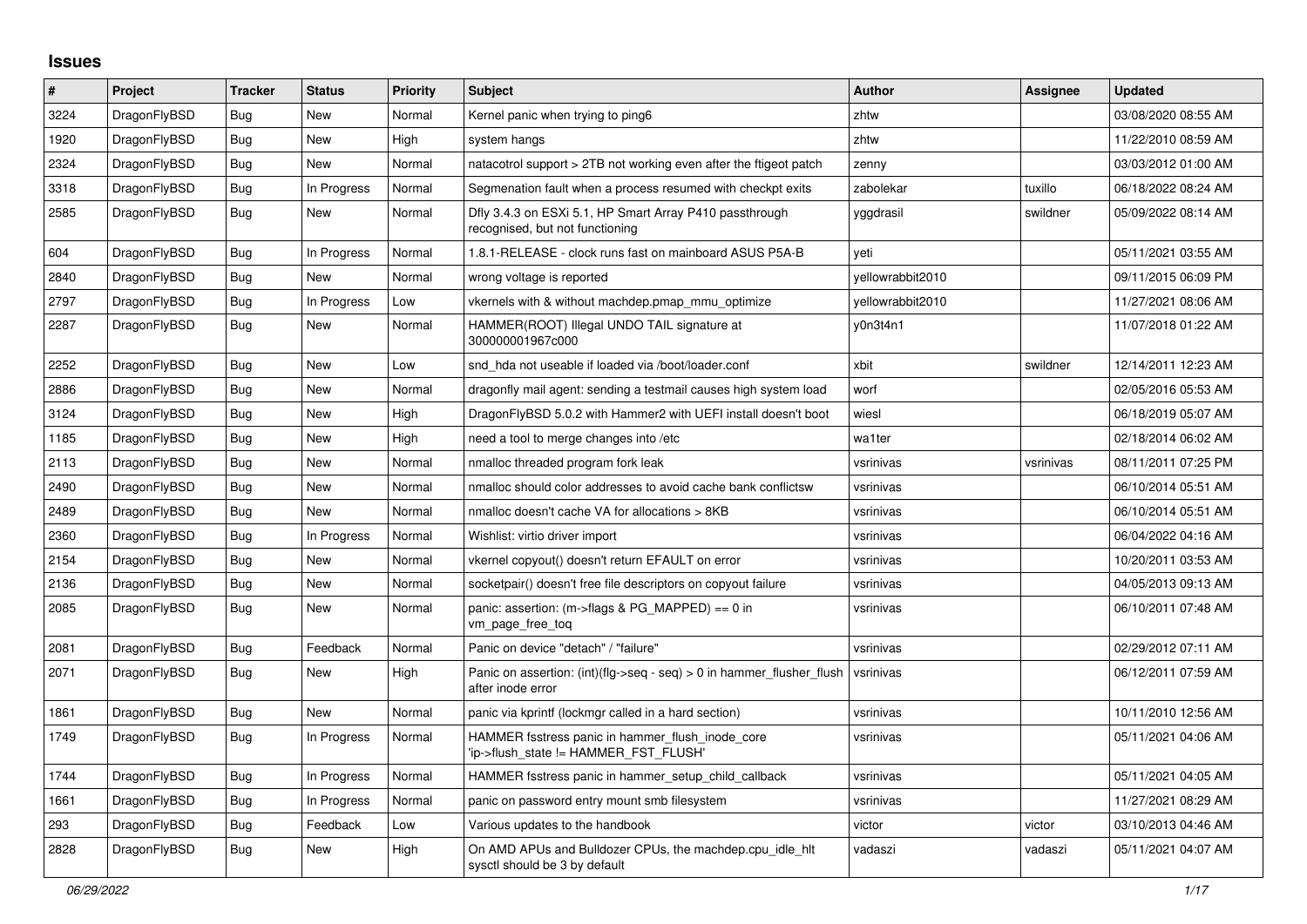| $\vert$ # | Project      | <b>Tracker</b> | <b>Status</b> | <b>Priority</b> | Subject                                                                                                   | Author  | <b>Assignee</b> | <b>Updated</b>      |
|-----------|--------------|----------------|---------------|-----------------|-----------------------------------------------------------------------------------------------------------|---------|-----------------|---------------------|
| 3314      | DragonFlyBSD | <b>Bug</b>     | New           | Normal          | Bring virtio_console(4) from FreeBSD                                                                      | tuxillo | tuxillo         | 05/29/2022 08:24 AM |
| 3295      | DragonFlyBSD | Bug            | In Progress   | Normal          | Adapt devel/libvirt for nvmm                                                                              | tuxillo | tuxillo         | 11/03/2021 04:56 PM |
| 2358      | DragonFlyBSD | <b>Bug</b>     | In Progress   | Normal          | DFBSD v3.0.2.32.g928ca - panic: hammer: insufficient undo FIFO<br>space!                                  | tuxillo | tuxillo         | 05/10/2021 02:50 AM |
| 1819      | DragonFlyBSD | Bug            | In Progress   | Low             | truss - Major revamping task list                                                                         | tuxillo | tuxillo         | 11/27/2021 08:45 AM |
| 3196      | DragonFlyBSD | <b>Bug</b>     | New           | Normal          | test issue after redmine upgrade (2)                                                                      | tuxillo |                 | 07/05/2019 04:33 AM |
| 3157      | DragonFlyBSD | Bug            | New           | Normal          | TP-Link UE300 not working in 5.2-RELEASE                                                                  | tuxillo |                 | 11/15/2018 02:08 PM |
| 2647      | DragonFlyBSD | <b>Bug</b>     | New           | Normal          | HAMMER panic on 3.6.0                                                                                     | tuxillo |                 | 05/11/2021 03:54 AM |
| 2641      | DragonFlyBSD | <b>Bug</b>     | New           | Normal          | Panic when loading natapci as module                                                                      | tuxillo |                 | 05/11/2021 03:54 AM |
| 2638      | DragonFlyBSD | Bug            | Feedback      | High            | Fix machdep.pmap_mmu_optimize                                                                             | tuxillo |                 | 05/11/2021 04:07 AM |
| 2636      | DragonFlyBSD | <b>Bug</b>     | Feedback      | Low             | Add -x flag to iostat (a la solaris)                                                                      | tuxillo |                 | 05/11/2021 04:07 AM |
| 2631      | DragonFlyBSD | <b>Bug</b>     | In Progress   | Low             | Verify library versioning current with full package build and switch it<br>on (after publishing packages) | tuxillo |                 | 05/11/2021 04:06 AM |
| 2630      | DragonFlyBSD | Bug            | <b>New</b>    | Normal          | Bring in latest iconv fixes from FreeBSD10 as well as csmapper<br>updates                                 | tuxillo |                 | 05/11/2021 03:54 AM |
| 2629      | DragonFlyBSD | Bug            | <b>New</b>    | Normal          | Replace gcc44 with llvm34, clang34, and libc++                                                            | tuxillo |                 | 06/02/2014 02:30 PM |
| 2556      | DragonFlyBSD | <b>Bug</b>     | Feedback      | Normal          | DragonFly v3.5.0.81.gd3479 - Process signal weirdness                                                     | tuxillo |                 | 12/17/2013 03:48 PM |
| 2498      | DragonFlyBSD | <b>Bug</b>     | New           | Normal          | DFBSD v3.2.2-RELEASE - LIST_FIRST(&bp->b_dep) == NULL"<br>failed in vfs_vmio_release                      | tuxillo |                 | 05/31/2022 04:09 PM |
| 2495      | DragonFlyBSD | <b>Bug</b>     | New           | High            | DFBSD v3.3.0.960.g553fe7 - ocnt != 0" failed in<br>prop_object_release                                    | tuxillo |                 | 05/31/2022 04:08 PM |
| 2351      | DragonFlyBSD | <b>Bug</b>     | In Progress   | Normal          | DFBSD v3.1.0.579.g44ccf - Stuck during startup, random freezes                                            | tuxillo |                 | 04/24/2012 08:21 AM |
| 2345      | DragonFlyBSD | <b>Bug</b>     | In Progress   | Normal          | DFBSD v3.1.0.457.gd679f - NFS panic on diskless station                                                   | tuxillo |                 | 04/07/2012 05:22 PM |
| 2283      | DragonFlyBSD | <b>Bug</b>     | New           | Normal          | DFBSD DragonFly v2.13.0.957.g4f459 - pmap_release: page<br>should already be gone 0xc27120bc              | tuxillo |                 | 01/23/2012 03:03 AM |
| 2282      | DragonFlyBSD | <b>Bug</b>     | In Progress   | Normal          | gdb segfaults with certain corefiles                                                                      | tuxillo |                 | 01/18/2012 04:40 PM |
| 2224      | DragonFlyBSD | <b>Bug</b>     | New           | Normal          | v2.13.0.291.gaa7ec - Panic on fq while installing world                                                   | tuxillo |                 | 11/18/2011 01:40 AM |
| 2171      | DragonFlyBSD | <b>Bug</b>     | New           | Normal          | DFBSD v2.13.0.151.gdc8442 - panic: assertion "(*ptep &<br>$(PG$ MANAGED PG V)) == PG V"                   | tuxillo |                 | 11/04/2011 05:06 PM |
| 2166      | DragonFlyBSD | <b>Bug</b>     | <b>New</b>    | Normal          | DFBSD v2.13.0.109.g05b9d - Strange lockups                                                                | tuxillo |                 | 10/29/2011 11:20 AM |
| 2129      | DragonFlyBSD | <b>Bug</b>     | New           | Normal          | DFBSD v2.11.0.661.gf9438 i386 - panic: lockmgr thrd_sleep                                                 | tuxillo |                 | 09/05/2011 09:49 AM |
| 2084      | DragonFlyBSD | <b>Bug</b>     | <b>New</b>    | Normal          | DFBSD v2.11.0.242.g4d317 - panic: zone: entry not free                                                    | tuxillo |                 | 07/03/2012 01:23 AM |
| 2078      | DragonFlyBSD | Bug            | New           | Normal          | DFBSD i386 v2.11.0.201.g3ed2f - Panic during installworld into a<br>vn0 device                            | tuxillo |                 | 05/19/2011 07:50 PM |
| 1959      | DragonFlyBSD | Bug            | New           | Normal          | DFBSD v2.9.1.422.gc98f2 - Panic during boot - IPv6 and PF                                                 | tuxillo |                 | 01/13/2011 03:37 AM |
| 1867      | DragonFlyBSD | <b>Bug</b>     | New           | Normal          | it(4) motherboard and fan problems                                                                        | tuxillo |                 | 07/08/2011 10:48 AM |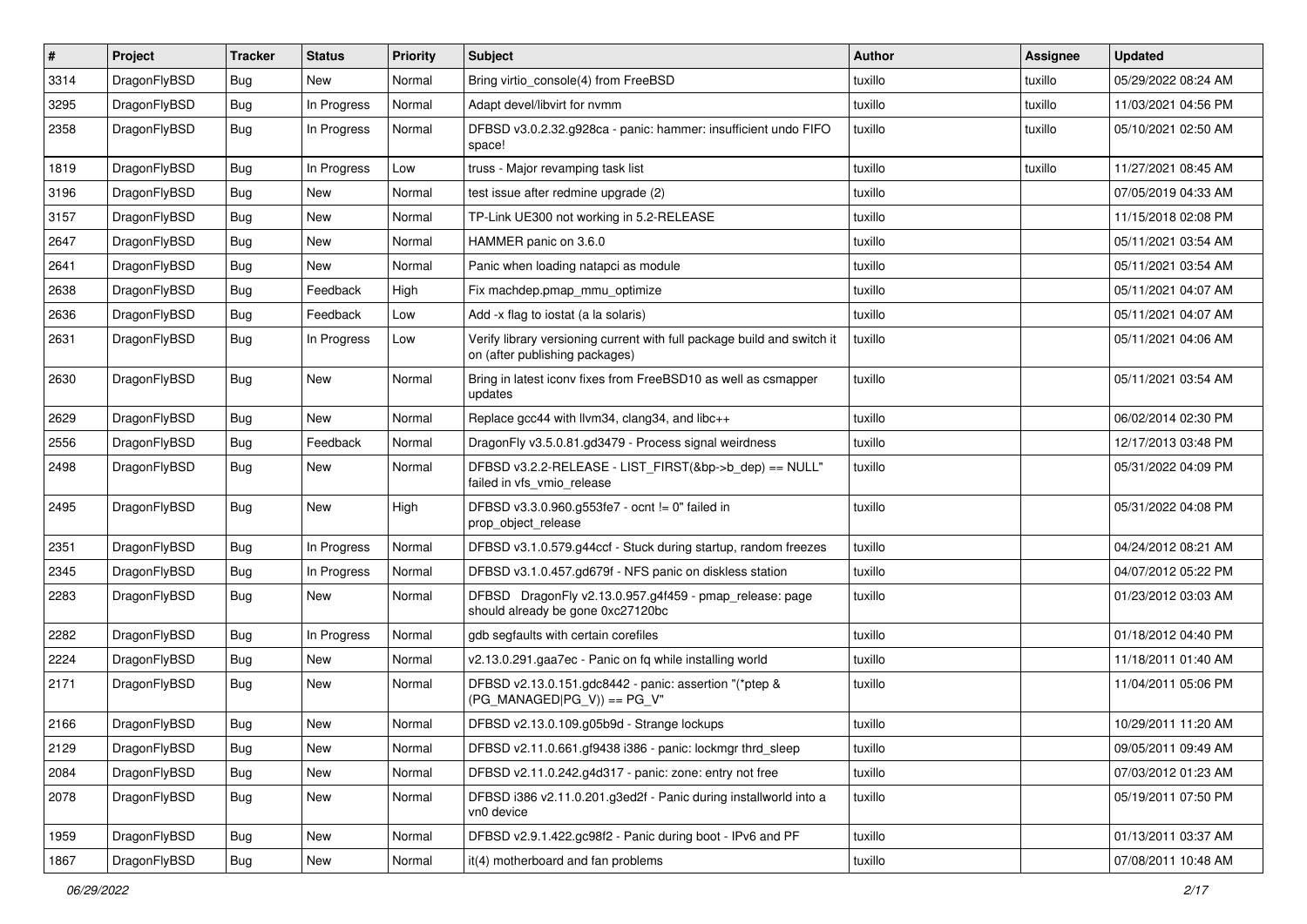| #    | Project      | <b>Tracker</b> | <b>Status</b> | <b>Priority</b> | <b>Subject</b>                                                                                           | <b>Author</b>     | Assignee | <b>Updated</b>      |
|------|--------------|----------------|---------------|-----------------|----------------------------------------------------------------------------------------------------------|-------------------|----------|---------------------|
| 1332 | DragonFlyBSD | Bug            | Feedback      | Normal          | DFBSD 2.2 - Booting usbcdrom/usbsticks on thinkpad hangs on<br>"BTX Halted"                              | tuxillo           |          | 05/11/2021 04:00 AM |
| 2140 | DragonFlyBSD | <b>Bug</b>     | <b>New</b>    | High            | hammer_io_delallocate panic with 'duplicate entry' message                                               | ttw               |          | 10/07/2011 12:22 PM |
| 3231 | DragonFlyBSD | <b>Bug</b>     | <b>New</b>    | Normal          | wifi drops on 5.8                                                                                        | tse               |          | 04/06/2020 05:08 AM |
| 3225 | DragonFlyBSD | <b>Bug</b>     | <b>New</b>    | Normal          | nfsd freeze when using qemu                                                                              | tse               |          | 03/17/2020 11:52 AM |
| 3208 | DragonFlyBSD | <b>Bug</b>     | New           | Normal          | Crash related to nfsd                                                                                    | tse               |          | 06/11/2020 05:52 AM |
| 3199 | DragonFlyBSD | <b>Bug</b>     | <b>New</b>    | Normal          | PFS label not found panic                                                                                | tse               |          | 08/21/2019 03:51 AM |
| 3197 | DragonFlyBSD | Bug            | New           | Normal          | DragonFly upgrades                                                                                       | tse               |          | 04/18/2020 04:18 PM |
| 3170 | DragonFlyBSD | Bug            | New           | Normal          | repeatable nfsd crash                                                                                    | tse               |          | 06/11/2020 05:52 AM |
| 806  | DragonFlyBSD | <b>Bug</b>     | Feedback      | Normal          | boot error on MacBook                                                                                    | tralamazza        |          | 06/04/2022 05:28 AM |
| 3252 | DragonFlyBSD | <b>Bug</b>     | New           | Normal          | tcsetattr/tcgetattr set errno incorrectly on non-TTY                                                     | tonyc             |          | 10/26/2020 09:34 PM |
| 1579 | DragonFlyBSD | Bug            | Feedback      | Normal          | dfly 2.4.1 does not like HP DL360G4p and Smart Array 6400 with<br>MSA20                                  | tomaz.borstnar    | tuxillo  | 06/02/2014 02:44 PM |
| 1282 | DragonFlyBSD | <b>Bug</b>     | Feedback      | Normal          | panic (trap 12) when booting SMP kernel on Atom 330 (dual core)                                          | tomaz.borstnar    |          | 05/11/2021 04:00 AM |
| 2473 | DragonFlyBSD | Bug            | New           | Normal          | Kernel crash when trying to up the wpi0 device (Dfly<br>v3.3.0.758.g47388-DEVELOPMENT)                   | tomaz             |          | 02/24/2014 08:50 AM |
| 2931 | DragonFlyBSD | <b>Bug</b>     | <b>New</b>    | Low             | 'gdb' of 'vkernel' unable to print backtrace                                                             | tofergus          |          | 07/26/2016 01:51 PM |
| 2930 | DragonFlyBSD | Bug            | <b>New</b>    | High            | 'objcache' causes panic during 'nfs_readdir'                                                             | tofergus          |          | 07/26/2016 01:09 PM |
| 2812 | DragonFlyBSD | Bug            | <b>New</b>    | Normal          | Panic on Intel DE3815TYKHE                                                                               | tmorp             |          | 05/14/2015 03:14 PM |
| 3312 | DragonFlyBSD | Submit         | <b>New</b>    | Normal          | hammer2: redundant chain modify after chain creation                                                     | tkusumi           |          | 05/15/2022 01:35 PM |
| 3142 | DragonFlyBSD | Submit         | <b>New</b>    | Normal          | lib/libdmsg: Unbreak using new API EVP_CIPHER_CTX_new()                                                  | tkusumi           |          | 07/08/2018 04:18 AM |
| 3316 | DragonFlyBSD | Bug            | New           | Normal          | hammer2 dirent create() allows creating >1 dirents with the same<br>name                                 | tkusumi           |          | 06/05/2022 12:35 PM |
| 3269 | DragonFlyBSD | <b>Bug</b>     | In Progress   | Normal          | Is double-buffer'd buf still required by HAMMER2 ?                                                       | tkusumi           |          | 05/12/2021 04:09 PM |
| 3266 | DragonFlyBSD | Bug            | New           | High            | Filesystems broken due to "KKASSERT(count &<br>TOK_COUNTMASK);"                                          | tkusumi           |          | 03/15/2021 01:21 PM |
| 3249 | DragonFlyBSD | <b>Bug</b>     | <b>New</b>    | Normal          | HAMMER2 fsync(2) not working properly                                                                    | tkusumi           |          | 09/21/2020 07:07 AM |
| 3246 | DragonFlyBSD | <b>Bug</b>     | <b>New</b>    | Normal          | HAMMER2 unable to handle ENOSPC properly                                                                 | tkusumi           |          | 09/04/2020 11:11 AM |
| 3184 | DragonFlyBSD | Bug            | <b>New</b>    | Normal          | tsleep(9) return value when PCATCH specified                                                             | tkusumi           |          | 04/03/2019 06:49 AM |
| 2857 | DragonFlyBSD | <b>Bug</b>     | New           | Normal          | hammer stalls via bitcoin-qt                                                                             | tkusumi           |          | 11/30/2015 06:52 AM |
| 2459 | DragonFlyBSD | <b>Bug</b>     | Feedback      | Normal          | apic problems with HP Probook 4510s                                                                      | thowe             |          | 11/27/2021 08:22 AM |
| 2609 | DragonFlyBSD | <b>Bug</b>     | <b>New</b>    | Normal          | master: panic: assertion<br>"LWKT TOKEN HELD ANY(vm object token(object))" failed in<br>swp_pager_lookup | thomas.nikolajsen |          | 11/28/2013 11:36 AM |
| 2436 | DragonFlyBSD | <b>Bug</b>     | New           | Normal          | panic: assertion "lp->lwp_qcpu == dd->cpuid" failed in<br>dfly_acquire_curproc                           | thomas.nikolajsen |          | 01/23/2013 11:07 AM |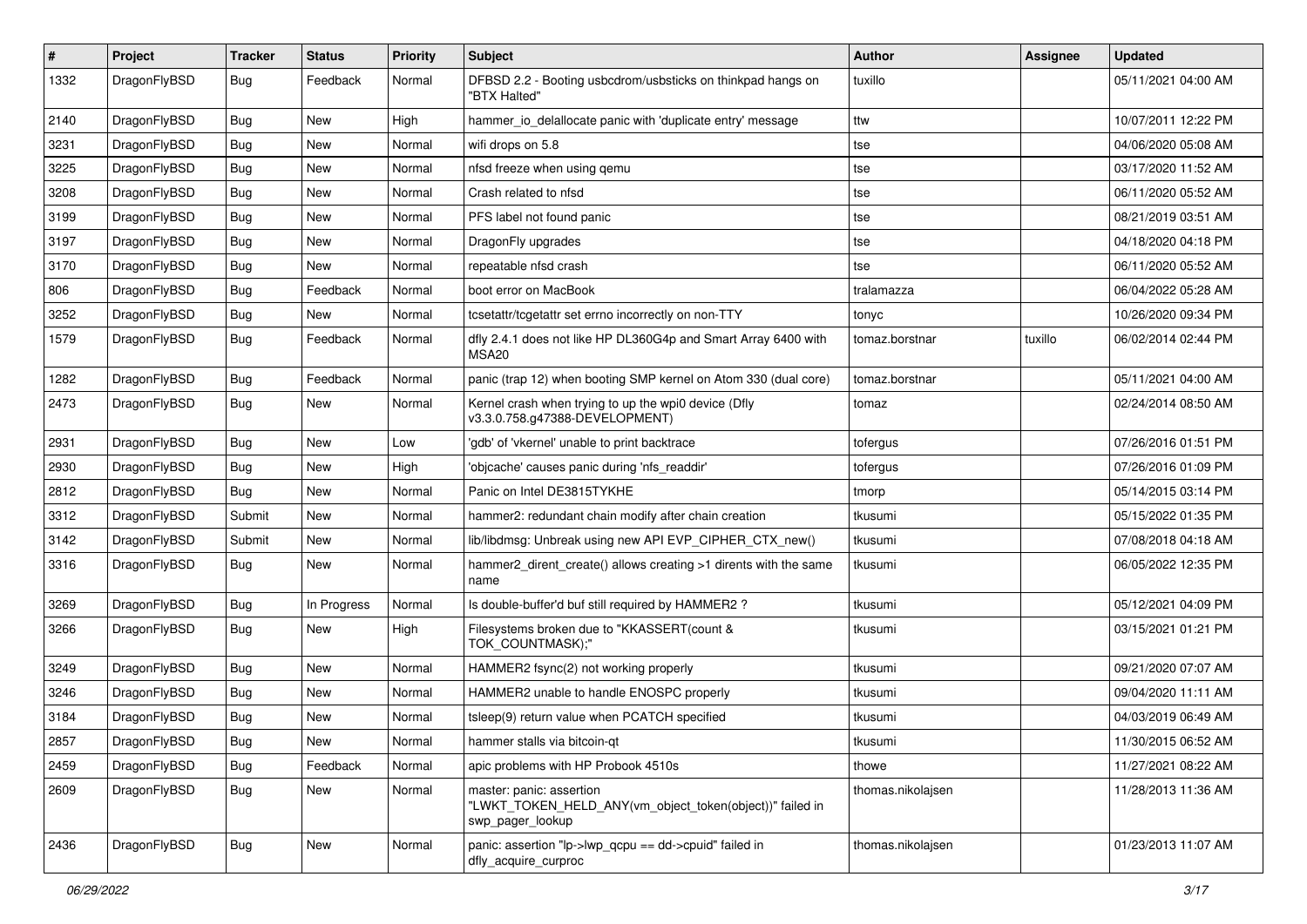| $\pmb{\#}$ | Project      | <b>Tracker</b> | <b>Status</b> | <b>Priority</b> | Subject                                                                             | <b>Author</b>     | Assignee | <b>Updated</b>      |
|------------|--------------|----------------|---------------|-----------------|-------------------------------------------------------------------------------------|-------------------|----------|---------------------|
| 2296       | DragonFlyBSD | Bug            | In Progress   | High            | panic: assertion "m->wire count > 0" failed                                         | thomas.nikolajsen |          | 08/30/2012 06:09 AM |
| 1984       | DragonFlyBSD | Bug            | <b>New</b>    | Normal          | hammer mount fails after crash - HAMMER: FIFO record bad head<br>signature          | thomas.nikolajsen |          | 03/08/2011 06:57 PM |
| 285        | DragonFlyBSD | Bug            | Feedback      | Low             | interrupt latency with re without ip address configured                             | thomas.nikolajsen |          | 02/20/2014 10:30 AM |
| 1127       | DragonFlyBSD | Bug            | Feedback      | Low             | cdrom drive not detected                                                            | tgr               | corecode | 01/15/2015 08:55 AM |
| 3113       | DragonFlyBSD | Bug            | In Progress   | Urgent          | Booting vKernel fails due being out of swap space                                   | tcullen           |          | 05/11/2021 04:14 AM |
| 3135       | DragonFlyBSD | Submit         | <b>New</b>    | Normal          | Add EVFILT_RECV and EVFILT_SEND                                                     | tautolog          |          | 05/25/2018 09:59 PM |
| 2921       | DragonFlyBSD | Submit         | <b>New</b>    | Normal          | Allow moused to accept userland mouse events                                        | tautolog          |          | 05/11/2021 04:08 AM |
| 3036       | DragonFlyBSD | Bug            | <b>New</b>    | Normal          | panic in icmp_redirect_start() ASSERT_IN_NETISR(0)                                  | tautolog          |          | 05/11/2017 07:27 PM |
| 3205       | DragonFlyBSD | Bug            | Feedback      | High            | Go compiler net test failing                                                        | t_dfbsd           | tuxillo  | 05/10/2021 02:45 AM |
| 3217       | DragonFlyBSD | Bug            | <b>New</b>    | Normal          | rescue tools: make install fails if rescue folder doesn't exist                     | t dfbsd           |          | 11/27/2019 08:16 PM |
| 2915       | DragonFlyBSD | Bug            | <b>New</b>    | High            | Hammer mirror-copy problem                                                          | t dfbsd           |          | 08/25/2016 05:28 AM |
| 2509       | DragonFlyBSD | Bug            | <b>New</b>    | Normal          | Redefinition of DIRBLKSIZ in restore(8)                                             | swildner          |          | 06/04/2022 04:40 AM |
| 1913       | DragonFlyBSD | Bug            | <b>New</b>    | Normal          | panic: assertion: ip->flush_state != HAMMER_FST_FLUSH in<br>hammer_flush_inode_core | swildner          |          | 11/20/2010 05:27 PM |
| 1907       | DragonFlyBSD | Bug            | <b>New</b>    | Normal          | Hammer crash in hammer flusher flush()                                              | swildner          |          | 11/11/2010 05:07 AM |
| 243        | DragonFlyBSD | <b>Bug</b>     | Feedback      | Normal          | weird behavior in the shell                                                         | swildner          |          | 05/31/2022 02:51 PM |
| 2082       | DragonFlyBSD | Bug            | New           | Normal          | dfbsd 2.10.1 amd64 - mc port build error with 'bmake bin-install'                   | sun-doctor        |          | 05/25/2011 07:18 PM |
| 2020       | DragonFlyBSD | Bug            | <b>New</b>    | Low             | Port brcm80211 driver from Linux to DragonFly BSD                                   | studer            |          | 03/05/2011 10:54 PM |
| 2055       | DragonFlyBSD | Bug            | <b>New</b>    | Normal          | $ssh + IPV6 + bridge \Rightarrow connection freezes$                                | steve             |          | 04/24/2011 07:13 PM |
| 2004       | DragonFlyBSD | <b>Bug</b>     | <b>New</b>    | Normal          | LWKT_WAIT_IPIQ panic                                                                | steve             |          | 03/08/2011 05:46 PM |
| 3129       | DragonFlyBSD | Bug            | <b>New</b>    | High            | Kernel panic with 5.2.0 on A2SDi-4C-HLN4F                                           | stateless         |          | 04/24/2018 12:50 AM |
| 2587       | DragonFlyBSD | Bug            | <b>New</b>    | Normal          | SATA DVD writer not detected by DragonFly                                           | srussell          |          | 09/04/2020 08:55 AM |
| 2586       | DragonFlyBSD | Bug            | <b>New</b>    | Normal          | pf: "modulate" state seems problematic                                              | srussell          |          | 09/25/2013 07:36 PM |
| 2077       | DragonFlyBSD | Bug            | New           | Normal          | USB devices conflicting                                                             | srussell          |          | 05/17/2011 05:12 PM |
| 2936       | DragonFlyBSD | Bug            | <b>New</b>    | Normal          | loader.efi crashes while loading kernel                                             | spaceille         |          | 08/20/2016 06:17 AM |
| 1964       | DragonFlyBSD | Bug            | New           | Normal          | iwn (panic assertion : wlan_assert_serialized)                                      | sjmm.ptr          | josepht  | 02/01/2011 12:57 PM |
| 1302       | DragonFlyBSD | Bug            | In Progress   | Normal          | Checkpoint regression?                                                              | sjg               | sjg      | 07/10/2013 05:22 PM |
| 2141       | DragonFlyBSD | <b>Bug</b>     | New           | Urgent          | loader and/or documentation broken                                                  | sjg               |          | 01/20/2012 10:51 AM |
| 2061       | DragonFlyBSD | <b>Bug</b>     | New           | Normal          | USB keyboard boot panic                                                             | sjg               |          | 05/04/2012 12:20 AM |
| 1786       | DragonFlyBSD | <b>Bug</b>     | New           | Normal          | Calling NULL function pointer initiates panic loop                                  | sjg               |          | 10/11/2010 05:28 PM |
| 2891       | DragonFlyBSD | <b>Bug</b>     | New           | Normal          | Kernel panic in IEEE802.11 related code                                             | shamaz            |          | 05/29/2016 05:49 PM |
| 2863       | DragonFlyBSD | <b>Bug</b>     | New           | Normal          | HAMMER synch tid is zero                                                            | shamaz            |          | 12/12/2015 11:24 PM |
| 2820       | DragonFlyBSD | <b>Bug</b>     | New           | Normal          | TP-Link USB Wi-Fi adapter cannot be reattached to the system                        | shamaz            |          | 05/22/2015 09:45 PM |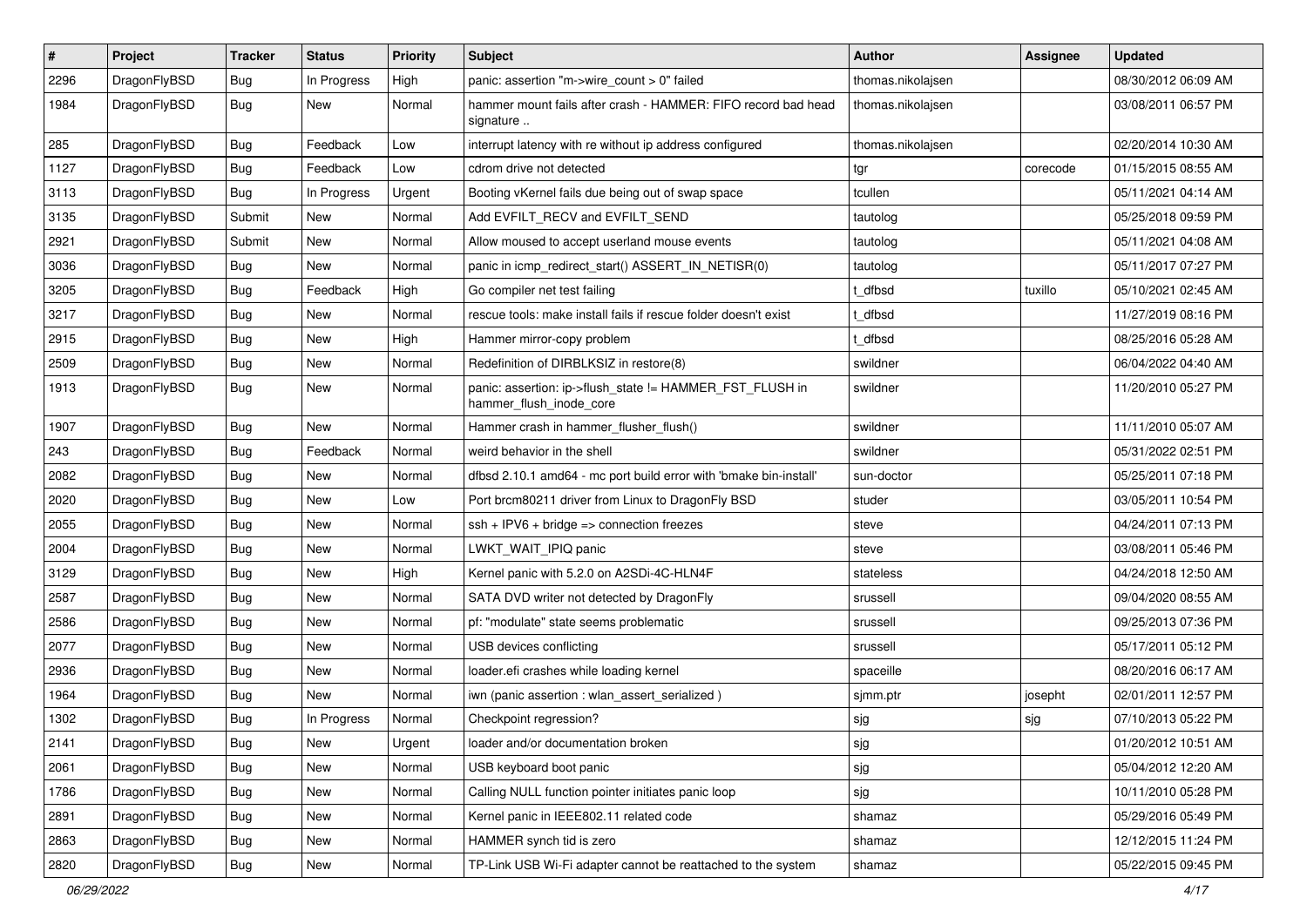| #    | Project      | <b>Tracker</b> | <b>Status</b> | <b>Priority</b> | Subject                                                                                         | Author     | <b>Assignee</b> | <b>Updated</b>      |
|------|--------------|----------------|---------------|-----------------|-------------------------------------------------------------------------------------------------|------------|-----------------|---------------------|
| 1961 | DragonFlyBSD | <b>Bug</b>     | <b>New</b>    | Normal          | Can't create dump from DDB                                                                      | shamaz     |                 | 01/29/2011 09:02 PM |
| 1935 | DragonFlyBSD | <b>Bug</b>     | <b>New</b>    | Normal          | mouse does not work after switching between x and console                                       | shamaz     |                 | 12/13/2010 10:06 AM |
| 1884 | DragonFlyBSD | <b>Bug</b>     | New           | Normal          | System completely freezes while listening music (devbuf: malloc<br>limit exceeded)              | shamaz     |                 | 01/24/2011 05:00 PM |
| 2124 | DragonFlyBSD | <b>Bug</b>     | New           | Normal          | getty repeating too quickly on port /dev/ttyv0                                                  | sgeorge.ml |                 | 09/01/2011 04:28 AM |
| 2396 | DragonFlyBSD | <b>Bug</b>     | Feedback      | High            | Latest 3.1 development version core dumps while destroying master<br><b>PFS</b>                 | sgeorge    |                 | 01/23/2013 04:10 PM |
| 2347 | DragonFlyBSD | Bug            | Feedback      | High            | Hammer PFSes destroy does not give back full space allocated to<br><b>PFS</b>                   | sgeorge    |                 | 07/19/2012 01:11 AM |
| 3160 | DragonFlyBSD | Submit         | In Progress   | Normal          | State the implementation difference in pkill/pgrep manual                                       | sevan      | tuxillo         | 06/03/2022 05:15 PM |
| 2933 | DragonFlyBSD | Submit         | New           | Normal          | Remove unix domain socket support from cat(1)                                                   | sevan      |                 | 08/01/2016 08:10 PM |
| 2924 | DragonFlyBSD | Bug            | New           | Normal          | cat -v fails to tag characters in extended table with M- prefix with<br>some locales            | sevan      |                 | 07/11/2016 07:18 AM |
| 2100 | DragonFlyBSD | <b>Bug</b>     | Feedback      | Normal          | devfs related panic                                                                             | sepherosa  | alexh           | 07/10/2011 02:29 PM |
| 2042 | DragonFlyBSD | <b>Bug</b>     | New           | Normal          | kernel panic, when run boot0cfg                                                                 | sepherosa  |                 | 05/31/2022 03:01 PM |
| 1944 | DragonFlyBSD | <b>Bug</b>     | New           | Normal          | panic: backing_object 0xdea7b258 was somehow re-referenced<br>during collapse!                  | sepherosa  |                 | 12/27/2010 02:06 AM |
| 2123 | DragonFlyBSD | <b>Bug</b>     | New           | Normal          | hammer is losing files                                                                          | schmir     |                 | 08/30/2011 07:56 PM |
| 3047 | DragonFlyBSD | <b>Bug</b>     | <b>New</b>    | Normal          | <b>HAMMER</b> critical write error                                                              | samuel     |                 | 06/19/2019 09:50 AM |
| 2549 | DragonFlyBSD | <b>Bug</b>     | In Progress   | Normal          | netgraph7: Kernel page fault.                                                                   | russiane39 | nant            | 05/10/2013 11:20 PM |
| 2316 | DragonFlyBSD | Bug            | New           | Normal          | Ungraceful invalid password handling for adding a new user in the<br>installer                  | rune       |                 | 04/27/2012 11:23 PM |
| 1192 | DragonFlyBSD | Submit         | New           | Normal          | KKASSERTs in sys/kern/uipc_{msg,socket}.c are too strict                                        | rumcic     |                 | 05/11/2021 04:07 AM |
| 998  | DragonFlyBSD | Bug            | In Progress   | Normal          | Unconfiguring a vn while it is mounted                                                          | rumcic     | tuxillo         | 05/11/2021 04:00 AM |
| 2423 | DragonFlyBSD | <b>Bug</b>     | New           | Urgent          | After multiple panics/locks, hitting KKASSERT in<br>hammer init cursor                          | rumcic     |                 | 09/18/2012 02:28 AM |
| 2080 | DragonFlyBSD | Bug            | New           | Normal          | panic: lockmgr thrd_sleep: called from interrupt, ipi, or hard code<br>section                  | rumcic     |                 | 05/30/2011 05:06 PM |
| 2072 | DragonFlyBSD | Bug            | <b>New</b>    | Normal          | Fatal trap 12: stopped at lwkt_send_ipiq3                                                       | rumcic     |                 | 05/17/2011 04:12 AM |
| 1975 | DragonFlyBSD | <b>Bug</b>     | New           | Normal          | Applications seg fault in select() and poll()                                                   | rumcic     |                 | 05/31/2022 02:58 PM |
| 1874 | DragonFlyBSD | <b>Bug</b>     | New           | Normal          | mpd listening on all IPs, accepting only on one                                                 | rumcic     |                 | 05/08/2011 01:01 PM |
| 1873 | DragonFlyBSD | Bug            | New           | Normal          | Panic upon usb mouse detach and reattaching                                                     | rumcic     |                 | 02/01/2011 09:53 AM |
| 1580 | DragonFlyBSD | <b>Bug</b>     | Feedback      | Normal          | Panic (Fatal trap 12: page fault while in kernel mode) while playing<br>with pf and netif names | rumcic     |                 | 12/21/2018 01:21 AM |
| 1489 | DragonFlyBSD | <b>Bug</b>     | Feedback      | Normal          | panic: ufs dirbad: bad dir                                                                      | rumcic     |                 | 03/10/2013 04:34 AM |
| 1250 | DragonFlyBSD | <b>Bug</b>     | Feedback      | Normal          | Panic upon plugging an USB flash drive into the machine                                         | rumcic     |                 | 03/10/2013 05:17 AM |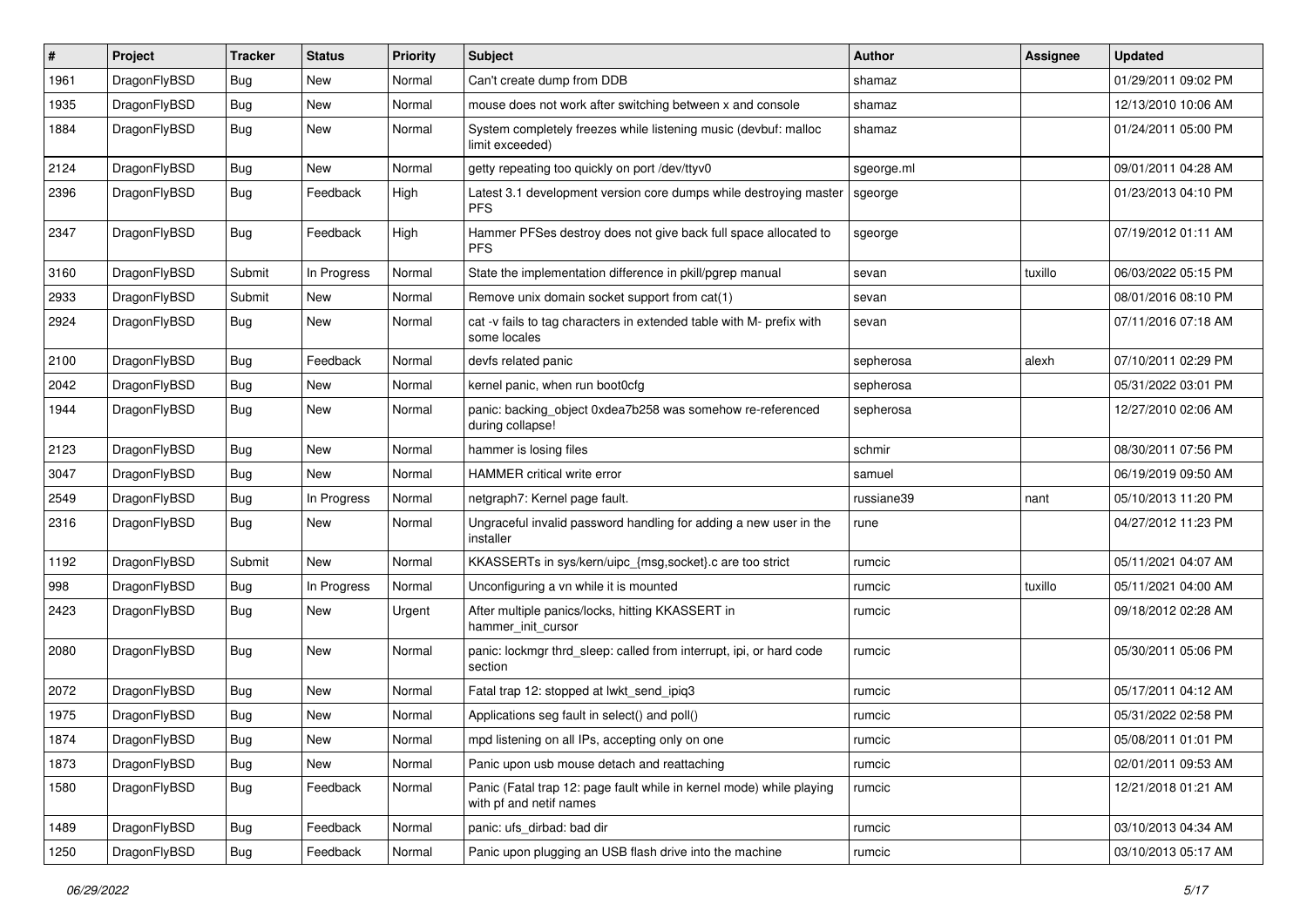| $\pmb{\#}$ | <b>Project</b> | <b>Tracker</b> | <b>Status</b> | <b>Priority</b> | <b>Subject</b>                                                                                                                                                                                    | <b>Author</b> | Assignee | Updated             |
|------------|----------------|----------------|---------------|-----------------|---------------------------------------------------------------------------------------------------------------------------------------------------------------------------------------------------|---------------|----------|---------------------|
| 1249       | DragonFlyBSD   | Bug            | Feedback      | Normal          | panic: ffs_vfree: freeing free inode                                                                                                                                                              | rumcic        |          | 03/10/2013 05:13 AM |
| 1218       | DragonFlyBSD   | Bug            | In Progress   | Normal          | panic: assertion: error == 0 in hammer_start_transaction                                                                                                                                          | rumcic        |          | 05/11/2021 04:00 AM |
| 2887       | DragonFlyBSD   | Bug            | New           | Low             | Missing extattr namespace to string and<br>extattr string to namespace functions                                                                                                                  | rubenk        |          | 02/06/2016 05:09 AM |
| 3141       | DragonFlyBSD   | Bug            | <b>New</b>    | Normal          | dhclient blocks boot process                                                                                                                                                                      | rowo          |          | 12/16/2018 11:01 AM |
| 2738       | DragonFlyBSD   | Bug            | New           | Normal          | Hammer: Strange behavior when trying to recover old version of<br>moved file                                                                                                                      | roland        |          | 11/20/2014 08:02 AM |
| 2626       | DragonFlyBSD   | Bug            | <b>New</b>    | Normal          | iwn driver drops with error: "firmware error 'iwn intr: fatal firmware<br>error"                                                                                                                  | rodyaj        |          | 01/09/2014 05:50 AM |
| 600        | DragonFlyBSD   | Bug            | <b>New</b>    | Low             | /sys/libkern/karc4random                                                                                                                                                                          | robin carey5  | profmakx | 01/19/2015 03:07 AM |
| 2430       | DragonFlyBSD   | Bug            | <b>New</b>    | Normal          | Alternate Password Hash method                                                                                                                                                                    | robin.carey1  |          | 10/07/2012 06:28 AM |
| 2138       | DragonFlyBSD   | Bug            | <b>New</b>    | Normal          | > 100% CPU usage                                                                                                                                                                                  | robin.carey1  |          | 09/26/2011 12:20 PM |
| 1836       | DragonFlyBSD   | Bug            | <b>New</b>    | Normal          | Incorrect TCP checksum show up in tcpdump                                                                                                                                                         | robgar1       |          | 05/15/2022 11:22 AM |
| 2822       | DragonFlyBSD   | <b>Bug</b>     | <b>New</b>    | Normal          | USB 3.0 stick throws "reading primary partition table: error<br>accessing offset 000[] for 152" error, while the stick works on any<br>other OS I tested                                          | revuwa        | profmakx | 06/29/2015 05:56 AM |
| 2675       | DragonFlyBSD   | Bug            | New           | Low             | Ultimate N WiFi Link 5300 get iwn intr: fatal firmware error on 5GHz                                                                                                                              | revuwa        |          | 05/11/2021 04:07 AM |
| 3313       | DragonFlyBSD   | Bug            | New           | Normal          | Can't boot from my live USB at all. The kernel loading process<br>hangs.                                                                                                                          | rempas        |          | 06/03/2022 12:16 AM |
| 1560       | DragonFlyBSD   | <b>Bug</b>     | Feedback      | Normal          | Unable to modify partition table on ThinkPad T61p during install                                                                                                                                  | rehsack       |          | 01/15/2015 08:57 AM |
| 2371       | DragonFlyBSD   | Bug            | <b>New</b>    | Normal          | Timezone problem with America/Sao Paulo                                                                                                                                                           | raitech       |          | 05/17/2012 01:42 PM |
| 1876       | DragonFlyBSD   | Bug            | <b>New</b>    | Normal          | devfs in jail + logging out from console(ttyv1+) -> panic                                                                                                                                         | qhwt.dfly     | tuxillo  | 05/31/2022 03:24 PM |
| 1942       | DragonFlyBSD   | <b>Bug</b>     | <b>New</b>    | Normal          | locking against myself in getcacheblk()?                                                                                                                                                          | qhwt.dfly     |          | 05/31/2022 02:15 PM |
| 1917       | DragonFlyBSD   | Bug            | <b>New</b>    | Normal          | panic: assertion: (RB_EMPTY(&ip->rec_tree) && (ip->flags &<br>HAMMER_INODE_XDIRTY) == 0)    (!RB_EMPTY(&ip->rec_tree)<br>&& (ip->flags & HAMMER_INODE_XDIRTY) != 0) in<br>hammer flush inode done | qhwt.dfly     |          | 11/24/2010 03:23 AM |
| 1577       | DragonFlyBSD   | Bug            | Feedback      | Normal          | panic: assertion: leaf->base.obj_id == ip->obj_id in<br>hammer ip delete range                                                                                                                    | qhwt+dfly     |          | 05/11/2021 04:01 AM |
| 1387       | DragonFlyBSD   | <b>Bug</b>     | Feedback      | Normal          | zero-size malloc and ps: kvm getprocs: Bad address                                                                                                                                                | qhwt+dfly     |          | 05/11/2021 04:00 AM |
| 1368       | DragonFlyBSD   | <b>Bug</b>     | In Progress   | Normal          | suspend signal race?                                                                                                                                                                              | qhwt+dfly     |          | 05/11/2021 03:51 AM |
| 570        | DragonFlyBSD   | <b>Bug</b>     | Feedback      | Normal          | 1.8.x: ACPI problems                                                                                                                                                                              | qhwt+dfly     |          | 06/02/2014 03:45 AM |
| 3245       | DragonFlyBSD   | Bug            | <b>New</b>    | Normal          | panic: free: guard1x fail, i915 load from loader.conf                                                                                                                                             | polachok      |          | 08/21/2020 10:36 AM |
| 1101       | DragonFlyBSD   | Bug            | Feedback      | Normal          | ohci related panic                                                                                                                                                                                | polachok      |          | 05/11/2021 04:00 AM |
| 2496       | DragonFlyBSD   | Bug            | <b>New</b>    | Normal          | NTFS malloc limit exceeded                                                                                                                                                                        | plasmob       | tuxillo  | 02/19/2013 08:47 AM |
| 3302       | DragonFlyBSD   | Bug            | <b>New</b>    | Normal          | Will not boot on System76 Lemur Pro (lemp10)                                                                                                                                                      | piecuch       |          | 11/03/2021 10:21 AM |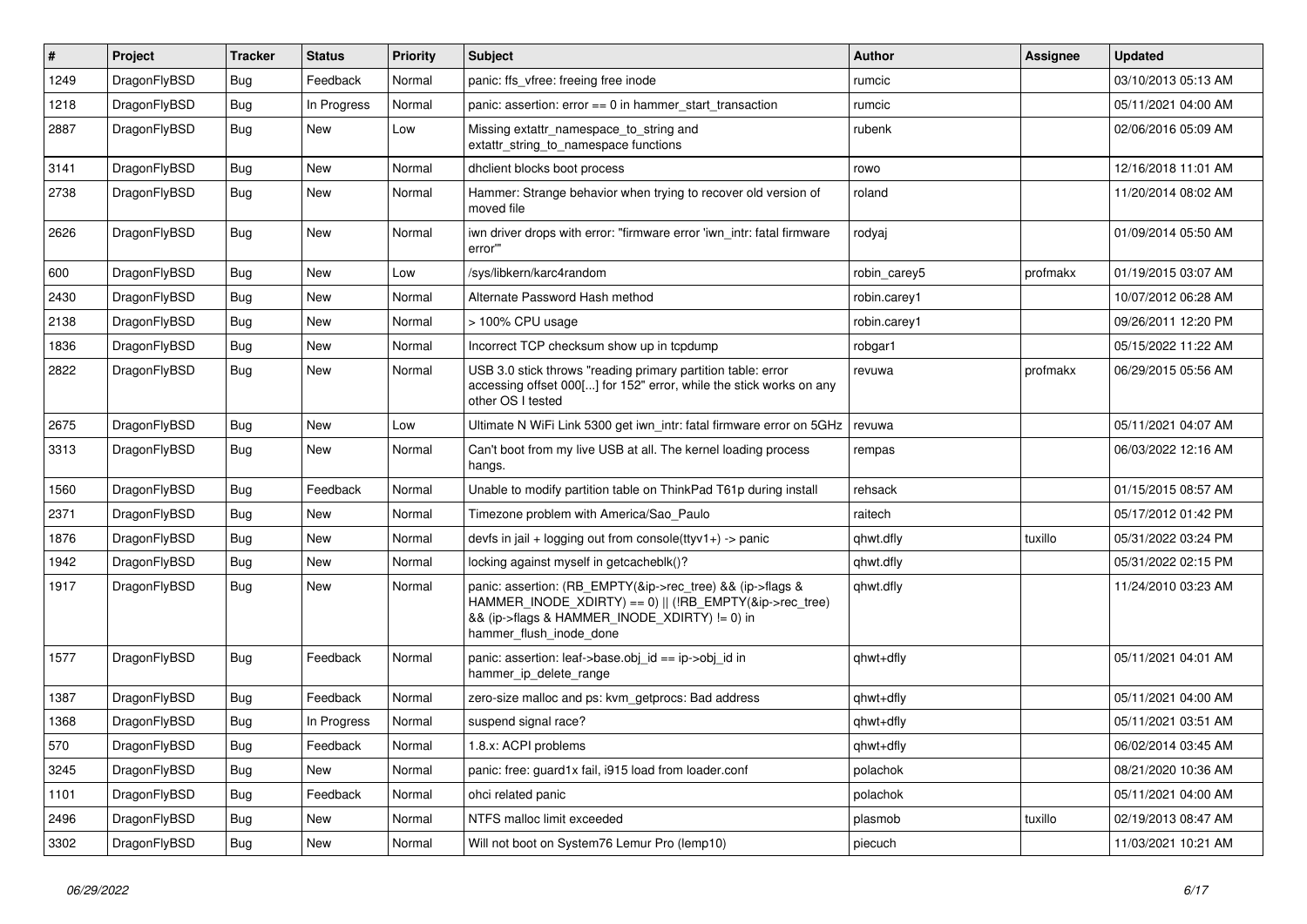| $\sharp$ | Project      | <b>Tracker</b> | <b>Status</b> | <b>Priority</b> | Subject                                                                                                        | Author   | Assignee | <b>Updated</b>      |
|----------|--------------|----------------|---------------|-----------------|----------------------------------------------------------------------------------------------------------------|----------|----------|---------------------|
| 3298     | DragonFlyBSD | <b>Bug</b>     | New           | Normal          | Running "w" and having logged in via XDM through VNC, "w" prints<br>an extra error message                     | piecuch  |          | 10/25/2021 09:16 AM |
| 3239     | DragonFlyBSD | <b>Bug</b>     | New           | Normal          | unable to SIGKILL glitched emacs                                                                               | piecuch  |          | 05/26/2020 03:30 AM |
| 3238     | DragonFlyBSD | <b>Bug</b>     | New           | Normal          | race conditions when printing from vkernel console                                                             | piecuch  |          | 05/19/2020 02:50 PM |
| 3247     | DragonFlyBSD | <b>Bug</b>     | New           | Normal          | Kernel panic doing nothing much                                                                                | phma     |          | 09/12/2020 11:40 PM |
| 2816     | DragonFlyBSD | <b>Bug</b>     | New           | Normal          | A multitasking process being debugged can get stuck                                                            | phma     |          | 05/19/2015 03:57 AM |
| 2611     | DragonFlyBSD | <b>Bug</b>     | New           | Normal          | Change in IP address results in network not working                                                            | phma     |          | 12/05/2013 07:55 PM |
| 2557     | DragonFlyBSD | Bug            | <b>New</b>    | Normal          | stock 3.4.1 kernel halts during booting if dm and dm_target_crypt<br>are loaded and RAID controller is present | phma     |          | 05/12/2013 10:38 PM |
| 2552     | DragonFlyBSD | Bug            | New           | Low             | hammer recovery should indicate progress                                                                       | phma     |          | 05/03/2013 12:13 AM |
| 2547     | DragonFlyBSD | <b>Bug</b>     | <b>New</b>    | High            | crashed while doing a dry run of pkg rolling-replace                                                           | phma     |          | 04/18/2013 10:40 PM |
| 2389     | DragonFlyBSD | <b>Bug</b>     | <b>New</b>    | Normal          | computer crashed while listing processes                                                                       | phma     |          | 06/18/2012 02:49 PM |
| 2387     | DragonFlyBSD | <b>Bug</b>     | New           | Normal          | hammer ignores -t during dedup                                                                                 | phma     |          | 06/17/2012 12:30 PM |
| 2331     | DragonFlyBSD | <b>Bug</b>     | New           | Normal          | reading mouse mode from unopen file descriptor hangs mouse<br>driver                                           | phma     |          | 03/14/2012 09:43 AM |
| 2311     | DragonFlyBSD | <b>Bug</b>     | New           | Normal          | Xorg crash having something to do with drm                                                                     | phma     |          | 02/22/2012 09:59 AM |
| 2306     | DragonFlyBSD | Bug            | New           | Normal          | a crash starts the kernel debugger in text mode, but just reboots in X                                         | phma     |          | 02/11/2012 08:02 PM |
| 1559     | DragonFlyBSD | Bug            | New           | Normal          | kernel trap                                                                                                    | phma     |          | 11/27/2021 08:43 AM |
| 1990     | DragonFlyBSD | Bug            | New           | Normal          | /mnt too large to mount                                                                                        | peur.neu |          | 02/16/2011 11:24 PM |
| 1951     | DragonFlyBSD | Bug            | <b>New</b>    | Normal          | dma_timeouts at phyaddr on a good hdd                                                                          | peur.neu |          | 01/04/2011 07:12 AM |
| 1943     | DragonFlyBSD | Bug            | New           | Normal          | hammer assertion panic                                                                                         | peter    |          | 12/27/2010 12:45 AM |
| 3226     | DragonFlyBSD | Bug            | New           | Normal          | Xorg freezes in vm: thread stuck in "objtrm1"                                                                  | peeter   |          | 04/08/2020 02:10 AM |
| 2970     | DragonFlyBSD | Bug            | New           | Normal          | kernel 4.7: "Is -I" causes panic on UDF filesystem: "bgetvp -<br>overlapping buffer"                           | peeter   |          | 12/21/2016 02:46 AM |
| 1769     | DragonFlyBSD | Bug            | New           | Normal          | panic: assertion: _tp->tt_msg->tt_cpuid == mycpuid in<br>tcp_callout_active                                    | pavalos  | sjg      | 05/15/2022 11:07 AM |
| 1969     | DragonFlyBSD | Bug            | New           | Normal          | pf-related network problem                                                                                     | pavalos  | lentferj | 02/01/2011 06:57 PM |
| 1946     | DragonFlyBSD | Bug            | New           | Normal          | ieee80211 panic                                                                                                | pavalos  | josepht  | 01/27/2011 06:00 PM |
| 2898     | DragonFlyBSD | Bug            | New           | Normal          | <b>HAMMER</b> panic                                                                                            | pavalos  |          | 11/03/2018 07:05 AM |
| 2526     | DragonFlyBSD | <b>Bug</b>     | New           | Normal          | hammer cleanup doesn't run on first day of DST                                                                 | pavalos  |          | 10/18/2016 05:28 PM |
| 2248     | DragonFlyBSD | <b>Bug</b>     | New           | Normal          | sysctl panic                                                                                                   | pavalos  |          | 11/23/2011 06:23 PM |
| 2199     | DragonFlyBSD | <b>Bug</b>     | New           | Normal          | screen segfaults if utmpx isn't present                                                                        | pavalos  |          | 11/15/2011 10:52 PM |
| 2099     | DragonFlyBSD | <b>Bug</b>     | New           | Normal          | page fault panic in vm system                                                                                  | pavalos  |          | 07/10/2011 08:51 AM |
| 2048     | DragonFlyBSD | <b>Bug</b>     | <b>New</b>    | Normal          | panic: ffs_sync: rofs mod                                                                                      | pavalos  |          | 04/12/2011 05:45 AM |
| 2008     | DragonFlyBSD | <b>Bug</b>     | New           | Normal          | lwkt_setcpu_remote: td->td_flags 00800621 console flood                                                        | pavalos  |          | 03/06/2011 09:37 PM |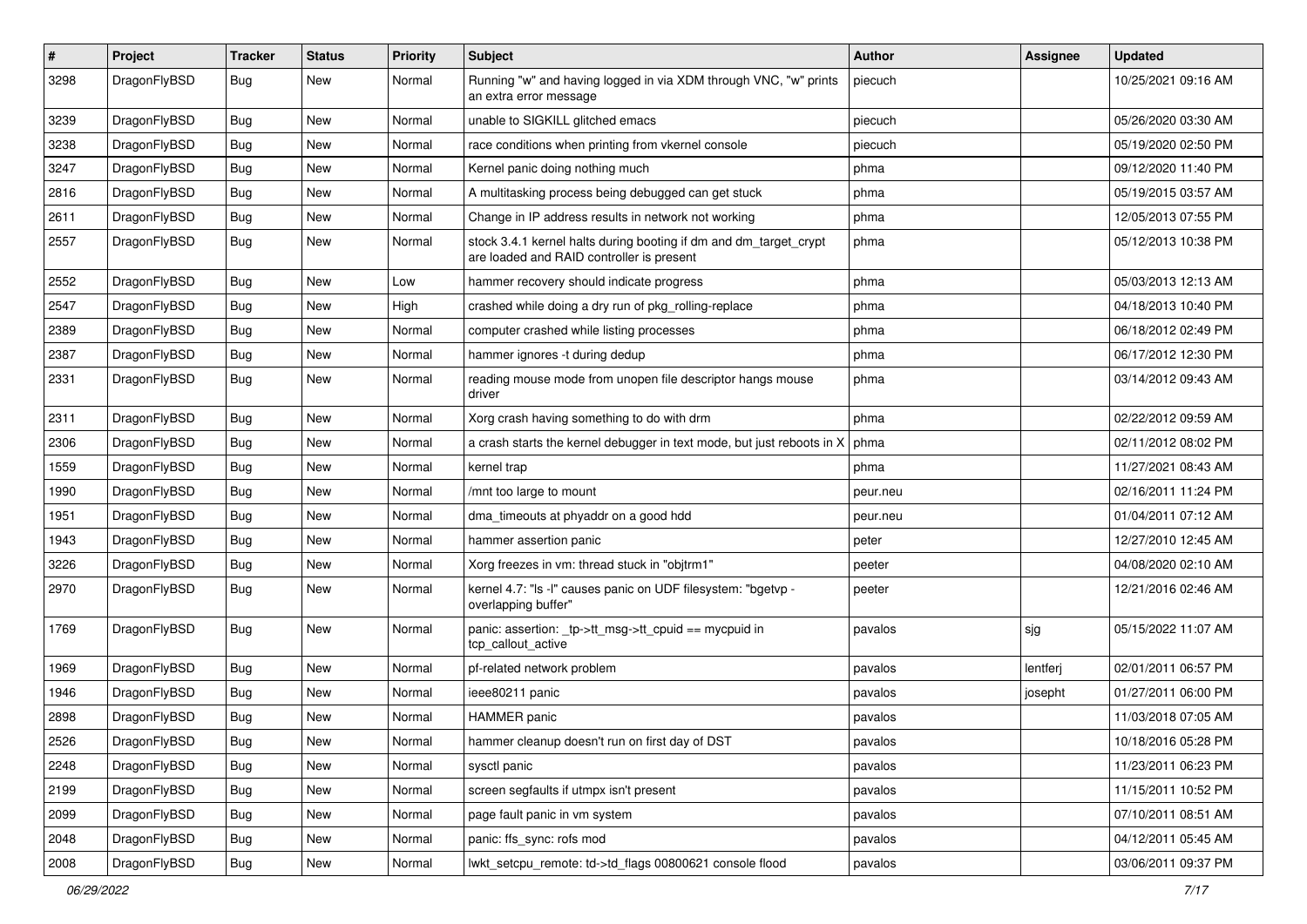| #    | Project      | <b>Tracker</b> | <b>Status</b> | <b>Priority</b> | Subject                                                                                                            | Author                 | Assignee  | <b>Updated</b>      |
|------|--------------|----------------|---------------|-----------------|--------------------------------------------------------------------------------------------------------------------|------------------------|-----------|---------------------|
| 1949 | DragonFlyBSD | Bug            | <b>New</b>    | Normal          | iwn panic                                                                                                          | pavalos                |           | 01/30/2011 03:21 AM |
| 599  | DragonFlyBSD | Bug            | <b>New</b>    | Urgent          | 1.9.0 reproducable panic                                                                                           | pavalos                |           | 12/22/2010 01:08 AM |
| 2117 | DragonFlyBSD | Bug            | New           | High            | ACPI and/or bce(4) problem with 2.11.0.673.g0d557 on HP DL380<br>G6                                                | pauska                 |           | 08/22/2011 10:15 AM |
| 2874 | DragonFlyBSD | Bug            | <b>New</b>    | Normal          | make world DESTDIR=/emptydir fails                                                                                 | pascii                 |           | 12/25/2015 07:04 AM |
| 3107 | DragonFlyBSD | Bug            | New           | Low             | ACPI interrupt storm when loading i915 on Lenovo T460                                                              | oyvinht                |           | 07/15/2020 07:01 AM |
| 3152 | DragonFlyBSD | Bug            | Feedback      | Normal          | Console's size in ttyv0 and single user mode is sticking to 80x25,<br>while ttyv1 can make use of the whole screen | overtime               |           | 02/24/2019 01:08 AM |
| 2802 | DragonFlyBSD | Bug            | <b>New</b>    | Normal          | USB Wifi urtwn0 crash from cd boot                                                                                 | opvalues               |           | 03/10/2015 01:07 AM |
| 2799 | DragonFlyBSD | Bug            | <b>New</b>    | Normal          | Fatal trap 12 caused by moused(8) -p /dev/cual0                                                                    | opvalues               |           | 03/04/2015 11:01 PM |
| 3052 | DragonFlyBSD | <b>Bug</b>     | New           | Normal          | panic DragonFly v4.8.1-RELEASE by mounting a malformed NTFS<br>image [64.000]                                      | open.source@ribose.com |           | 08/14/2017 03:22 AM |
| 3051 | DragonFlyBSD | <b>Bug</b>     | New           | Normal          | panic DragonFly v4.8.1-RELEASE by mounting a malformed NTFS<br>image [12.000]                                      | open.source@ribose.com |           | 08/14/2017 03:20 AM |
| 3049 | DragonFlyBSD | <b>Bug</b>     | <b>New</b>    | Normal          | panic DragonFly v4.8.1-RELEASE by mounting a malformed<br>msdosfs image [12.128]                                   | open.source@ribose.com |           | 08/14/2017 02:53 AM |
| 2622 | DragonFlyBSD | Bug            | <b>New</b>    | Normal          | VAIO FIT15E fn keys support                                                                                        | nonsolosoft            |           | 12/31/2013 01:31 AM |
| 2621 | DragonFlyBSD | Bug            | <b>New</b>    | Normal          | core dump using cdrom                                                                                              | nonsolosoft            |           | 12/27/2013 12:43 AM |
| 2412 | DragonFlyBSD | <b>Bug</b>     | New           | Normal          | wlan0 fails to get address via dhclient                                                                            | nonsolosoft            |           | 08/30/2012 05:55 AM |
| 2182 | DragonFlyBSD | Bug            | New           | Normal          | if msk PHY FIFO underrun/overflow                                                                                  | nonsolosoft            |           | 09/03/2012 06:39 AM |
| 1193 | DragonFlyBSD | <b>Bug</b>     | <b>New</b>    | Normal          | kernel doesn't recognize cdrom drive                                                                               | nonsolosoft            |           | 01/25/2014 09:11 PM |
| 3215 | DragonFlyBSD | <b>Bug</b>     | New           | Normal          | Hang in tcdrain(3) after write(3)                                                                                  | noloader               |           | 11/25/2019 03:08 PM |
| 2098 | DragonFlyBSD | Submit         | <b>New</b>    | Normal          | [PATCH] correct ath man page example<br>(/usr/src/share/man/man4/ath.4)                                            | nobody                 |           | 11/15/2011 12:27 AM |
| 2958 | DragonFlyBSD | <b>Bug</b>     | Feedback      | Normal          | Hammer FS dies during pruning after massive write load                                                             | neilb                  |           | 10/11/2016 04:20 AM |
| 2957 | DragonFlyBSD | Bug            | Feedback      | Normal          | swapoff -a followed by swapon -a doesn't give your swap back                                                       | neilb                  |           | 10/09/2016 04:17 AM |
| 2104 | DragonFlyBSD | Bug            | <b>New</b>    | Normal          | network configuration seg. fault on install CD                                                                     | navratil               |           | 07/26/2011 07:55 AM |
| 679  | DragonFlyBSD | Bug            | <b>New</b>    | Low             | Netgraph backward compatibility for old *LEN constants                                                             | nant                   | nant      | 02/18/2014 05:45 AM |
| 1144 | DragonFlyBSD | <b>Bug</b>     | Feedback      | Normal          | Incorrect clock under KVM                                                                                          | msylvan                |           | 03/09/2013 01:17 PM |
| 168  | DragonFlyBSD | Bug            | In Progress   | Normal          | Livelocked limit engaged while trying to setup IPW wireless                                                        | mschacht               | sepherosa | 05/11/2021 04:05 AM |
| 3218 | DragonFlyBSD | <b>Bug</b>     | New           | Normal          | Kernel panics are not sent to comconsole when booted over EFI                                                      | mqudsi                 |           | 12/02/2019 08:52 PM |
| 3317 | DragonFlyBSD | <b>Bug</b>     | In Progress   | Normal          | Network vtnet0 not working on Hetzner cloud                                                                        | mneumann               |           | 06/18/2022 03:55 AM |
| 3235 | DragonFlyBSD | Bug            | New           | Normal          | Kernel panic in devfs_vnops.c                                                                                      | mneumann               |           | 04/28/2020 07:00 AM |
| 3222 | DragonFlyBSD | <b>Bug</b>     | New           | Normal          | gcc - undefined reference to '_atomic_load' (missing libatomic?)                                                   | mneumann               |           | 02/08/2020 02:45 AM |
| 3111 | DragonFlyBSD | Bug            | In Progress   | High            | Mouse lags every second heavily under X11                                                                          | mneumann               |           | 12/12/2017 09:46 PM |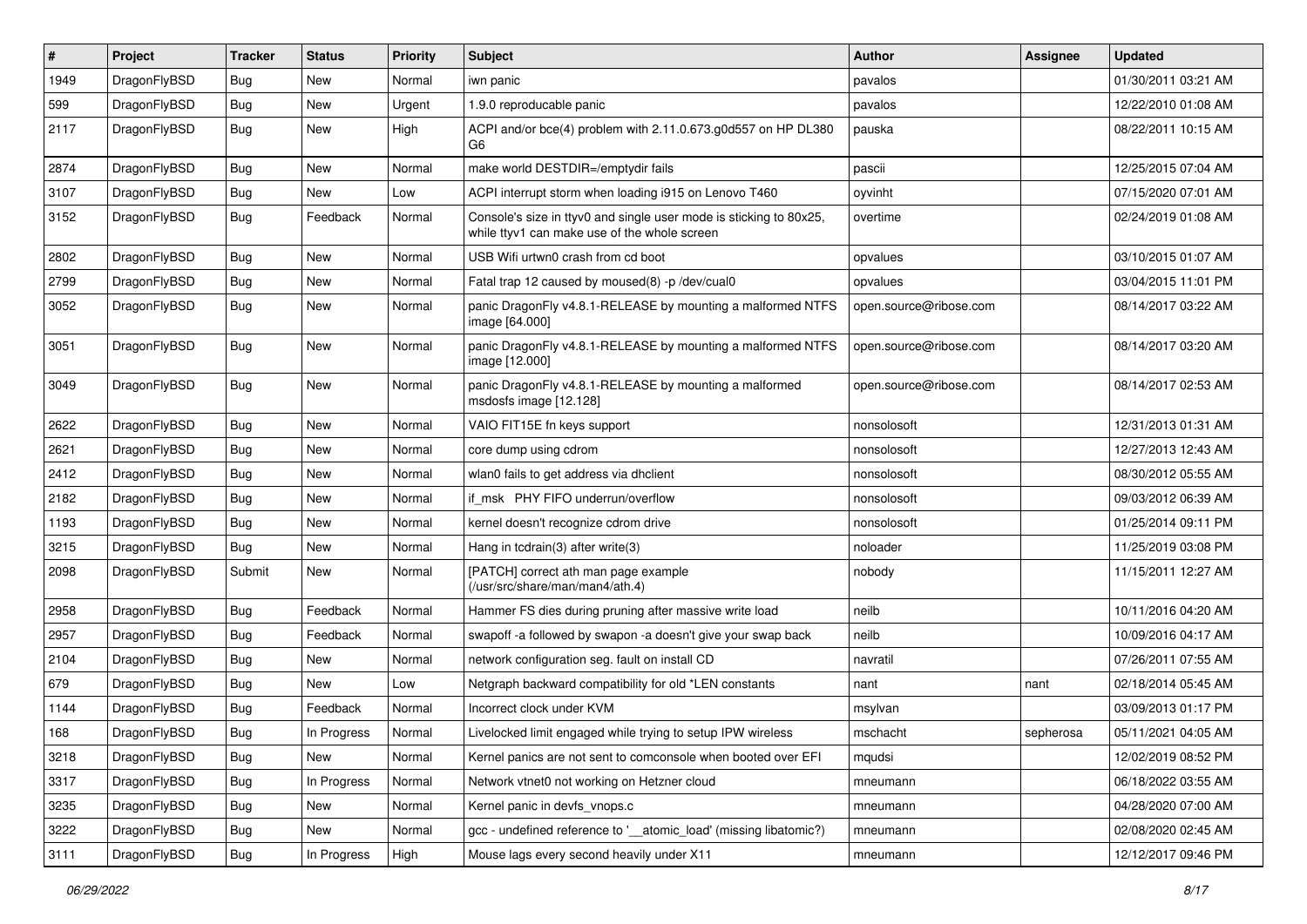| $\pmb{\#}$ | Project      | <b>Tracker</b> | <b>Status</b> | <b>Priority</b> | Subject                                                                                                 | Author        | Assignee  | <b>Updated</b>      |
|------------|--------------|----------------|---------------|-----------------|---------------------------------------------------------------------------------------------------------|---------------|-----------|---------------------|
| 2972       | DragonFlyBSD | Bug            | <b>New</b>    | Normal          | ipfw3 "deny to me" does not work correctly                                                              | mneumann      |           | 12/27/2016 12:11 PM |
| 2881       | DragonFlyBSD | Bug            | <b>New</b>    | Normal          | Pulseaudio hangs/resets system when starting X11                                                        | mneumann      |           | 01/09/2016 03:08 AM |
| 2788       | DragonFlyBSD | Bug            | <b>New</b>    | Normal          | ioctl GSLICEINFO: Not working for vnode slice                                                           | mneumann      |           | 02/12/2015 07:49 AM |
| 1293       | DragonFlyBSD | Bug            | <b>New</b>    | Normal          | 2.2.1-REL Installer Request                                                                             | mk            | tuxillo   | 05/11/2021 04:00 AM |
| 2644       | DragonFlyBSD | Bug            | Feedback      | Normal          | 3.6.0-REL trap 9 on boot                                                                                | memmerto      |           | 11/27/2021 08:08 AM |
| 2598       | DragonFlyBSD | Bug            | New           | Normal          | i386 via USB Booting                                                                                    | mbzadegan     |           | 10/21/2013 02:28 AM |
| 2067       | DragonFlyBSD | Bug            | <b>New</b>    | Normal          | sound/pcm: "play interrupt timeout, channel dead"                                                       | matthiasr     |           | 05/11/2021 03:55 AM |
| 1860       | DragonFlyBSD | Bug            | Feedback      | Normal          | Panic while creating UFS fs on vn(4) for initrd                                                         | matthias      |           | 02/29/2012 07:16 AM |
| 3035       | DragonFlyBSD | Bug            | New           | Normal          | panic: assertion "cpu >= 0 && cpu < ncpus" failed in netisr_cpuport<br>at /usr/src/sys/net/netisr2.h:87 | masu          |           | 05/11/2017 01:24 AM |
| 2809       | DragonFlyBSD | Bug            | <b>New</b>    | Normal          | hammer mirror-stream                                                                                    | masu          |           | 04/10/2015 12:33 AM |
| 2092       | DragonFlyBSD | Bug            | <b>New</b>    | Normal          | Panic: Bad link elm 0x next->prev != elm                                                                | masterblaster | dillon    | 12/04/2011 12:49 PM |
| 2370       | DragonFlyBSD | Bug            | <b>New</b>    | Normal          | panic: ffs valloc: dup alloc                                                                            | marino        | vsrinivas | 02/01/2013 09:28 AM |
| 2167       | DragonFlyBSD | Bug            | <b>New</b>    | Normal          | shutdown/reboot fails after uptime msg                                                                  | marino        |           | 11/28/2011 03:01 AM |
| 2531       | DragonFlyBSD | Bug            | <b>New</b>    | Normal          | camcontrol fails to disable APM                                                                         | m.lombardi85  |           | 03/23/2013 12:28 PM |
| 2808       | DragonFlyBSD | <b>Bug</b>     | New           | Normal          | X freeze by switching between X and VT - results in black screen                                        | lukesky333    |           | 05/11/2021 03:55 AM |
| 2434       | DragonFlyBSD | Bug            | New           | Normal          | BTX Halted - Boot fails on USB/GUI                                                                      | lucmv         |           | 10/17/2012 08:12 PM |
| 2565       | DragonFlyBSD | Bug            | <b>New</b>    | Normal          | "ifconfig ix0 up" panic                                                                                 | Itpig402a     |           | 06/03/2013 05:46 AM |
| 3028       | DragonFlyBSD | Bug            | In Progress   | Normal          | installer: confusion of set/get disk encryption passphrase dialogs                                      | liweitianux   | tuxillo   | 06/03/2022 05:13 PM |
| 3310       | DragonFlyBSD | Bug            | In Progress   | Normal          | NVMM+QEMU fail to boot with UEFI: Mem Assist Failed<br>[gpa=0xfffffff0]                                 | liweitianux   |           | 01/11/2022 03:22 PM |
| 2917       | DragonFlyBSD | Bug            | <b>New</b>    | Normal          | da8: reading primary partition table: error accessing offset<br>000000000000 for 512                    | liweitianux   |           | 05/11/2021 08:43 PM |
| 2892       | DragonFlyBSD | Bug            | <b>New</b>    | Normal          | swap_pager:indefinite wait bufferf error                                                                | <b>Ihmwzy</b> |           | 02/21/2016 10:32 PM |
| 2421       | DragonFlyBSD | Bug            | <b>New</b>    | High            | Kernel panic: vm_fault: page 0xc0f70000 not busy!                                                       | lentferj      |           | 10/03/2012 08:16 AM |
| 2288       | DragonFlyBSD | Bug            | Feedback      | Normal          | Random IO performance loss introduced since January 1st                                                 | lentferj      |           | 01/23/2013 04:21 PM |
| 1939       | DragonFlyBSD | Bug            | <b>New</b>    | Normal          | Panic on nightly build and stress test box                                                              | lentferj      |           | 12/18/2010 08:41 AM |
| 1916       | DragonFlyBSD | Bug            | <b>New</b>    | Normal          | Constant crashes on x86 64 with UFS                                                                     | lentferj      |           | 11/21/2010 07:40 PM |
| 2529       | DragonFlyBSD | Bug            | New           | Low             | Sundance network adapter is not detected and attached                                                   | kworr         |           | 03/25/2013 02:29 AM |
| 1727       | DragonFlyBSD | <b>Bug</b>     | Feedback      | Normal          | CD boot panic (2.6.1) (usb?)                                                                            | kiril         |           | 05/15/2022 05:10 AM |
| 2645       | DragonFlyBSD | Bug            | New           | Normal          | panic with dsched fq and ioprio                                                                         | jyoung15      |           | 02/20/2014 07:29 AM |
| 385        | DragonFlyBSD | Bug            | Feedback      | Low             | Mail archive address removal                                                                            | justin        | justin    | 03/09/2013 11:24 AM |
| 3228       | DragonFlyBSD | <b>Bug</b>     | New           | Low             | pfi_kif_unref: state refcount <= 0 in dmesg                                                             | justin        |           | 03/05/2021 06:39 AM |
| 2444       | DragonFlyBSD | Bug            | New           | Normal          | Crash during Hammer overnight cleanup                                                                   | justin        |           | 11/04/2012 07:58 AM |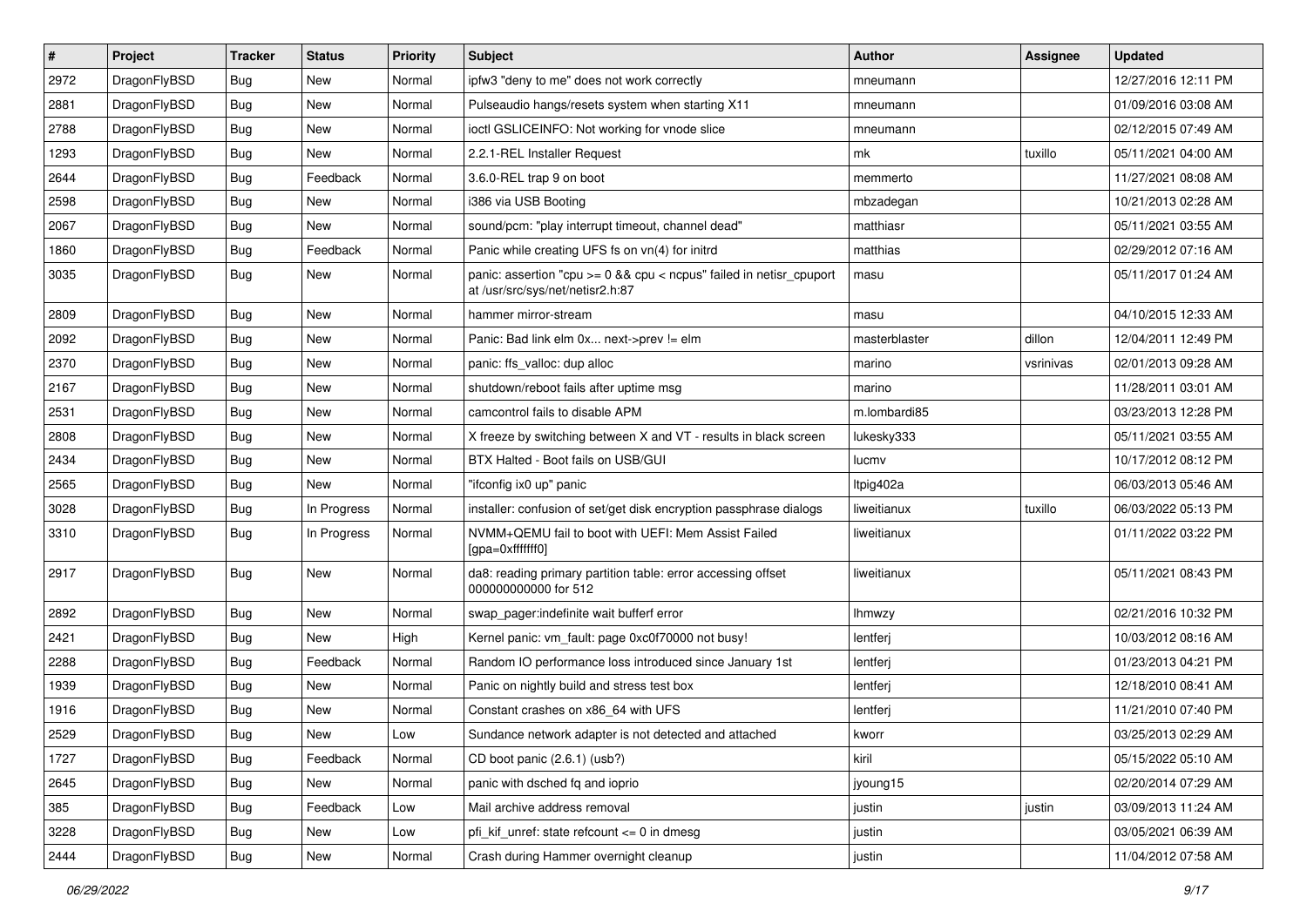| $\pmb{\#}$ | Project      | <b>Tracker</b> | <b>Status</b> | <b>Priority</b> | Subject                                                                                                    | Author          | Assignee  | <b>Updated</b>      |
|------------|--------------|----------------|---------------|-----------------|------------------------------------------------------------------------------------------------------------|-----------------|-----------|---------------------|
| 2090       | DragonFlyBSD | Bug            | Feedback      | Normal          | snd_hda does not support headphone automute                                                                | justin          |           | 03/29/2012 08:03 PM |
| 2245       | DragonFlyBSD | <b>Bug</b>     | New           | Normal          | panic: assertion "ref < &td->td_toks_end" failed in lwkt_gettoken at<br>/usr/src/sys/kern/lwkt_token.c:588 | juanfra684      |           | 11/22/2011 07:41 PM |
| 2153       | DragonFlyBSD | Bug            | New           | Normal          | Too many unuseful warnings at boot                                                                         | juanfra684      |           | 10/18/2011 10:16 PM |
| 1717       | DragonFlyBSD | Bug            | Feedback      | Normal          | HAMMER panic in hammer_cursor_down()                                                                       | josepht1        |           | 05/11/2021 04:05 AM |
| 2568       | DragonFlyBSD | Bug            | New           | Normal          | <b>AHCI</b> panic                                                                                          | josepht         |           | 06/07/2013 05:52 PM |
| 2013       | DragonFlyBSD | Bug            | In Progress   | Normal          | oversized DMA request loop                                                                                 | josepht         |           | 05/11/2021 04:06 AM |
| 1745       | DragonFlyBSD | Bug            | Feedback      | Normal          | kmalloc panic                                                                                              | josepht         |           | 05/11/2021 04:05 AM |
| 1330       | DragonFlyBSD | Bug            | Feedback      | Normal          | Hammer, usb disk, SYNCHRONIZE CACHE failure                                                                | josepht         |           | 06/02/2014 04:56 AM |
| 2391       | DragonFlyBSD | Bug            | In Progress   | Normal          | System lock with ahci and acpi enabled on ATI RS690 chipset with<br>SMB600 sata controller                 | jorisgio        | vadaszi   | 06/03/2015 03:51 PM |
| 2712       | DragonFlyBSD | Bug            | <b>New</b>    | Normal          | connect(2) returns EINVAL when retrying after ECONNREFUSED                                                 | jorisgio        |           | 08/14/2014 05:31 PM |
| 2890       | DragonFlyBSD | <b>Bug</b>     | <b>New</b>    | Normal          | not able to boot usb installer on Toshiba Chromebook 2                                                     | johnnywhishbone |           | 02/22/2016 03:42 AM |
| 3089       | DragonFlyBSD | Bug            | In Progress   | Normal          | vtnet(4) - disable TCP checksum offload by default                                                         | jlane           | vadaszi   | 05/11/2021 04:14 AM |
| 2731       | DragonFlyBSD | Bug            | In Progress   | Normal          | Screen full of random colors when starting Xorg with Intel Haswell<br>HD Graphics P4600                    | ikatzmaier      |           | 11/12/2014 04:08 PM |
| 2353       | DragonFlyBSD | Bug            | In Progress   | Normal          | panic: assertion "gd->gd_spinlocks_wr == 0" failed in<br>bsd4_schedulerclock                               | jaydg           | alexh     | 11/28/2012 01:57 AM |
| 2369       | DragonFlyBSD | <b>Bug</b>     | <b>New</b>    | Normal          | panic: Bad link elm 0xffffffe07edf6068 next->prev != elm                                                   | jaydg           |           | 08/15/2012 03:04 AM |
| 2308       | DragonFlyBSD | Bug            | <b>New</b>    | Normal          | System freeze when unloading snd hda                                                                       | jaydg           |           | 02/19/2012 07:15 AM |
| 3134       | DragonFlyBSD | Bug            | <b>New</b>    | Normal          | RFC 3021 (/31 networks) appear to be unsupported                                                           | jailbird        |           | 05/16/2018 11:03 PM |
| 2825       | DragonFlyBSD | <b>Bug</b>     | New           | High            | 3x dhclient = hanging system (objcache exhausted)                                                          | jaccovonb       | sepherosa | 05/11/2021 03:55 AM |
| 2746       | DragonFlyBSD | Bug            | New           | Normal          | some fraction of xterms started from the xmonad window manager<br>get killed with SIGALRM                  | isenmann        | profmakx  | 12/28/2014 02:51 AM |
| 2604       | DragonFlyBSD | Bug            | <b>New</b>    | Normal          | dell laptop does not boot with LATEST                                                                      | isenmann        |           | 11/20/2013 02:07 AM |
| 3029       | DragonFlyBSD | Bug            | <b>New</b>    | Normal          | Running DflyBSD 4.8 on FreeBSD bhyve as a guest                                                            | iron            |           | 05/13/2022 04:33 AM |
| 3189       | DragonFlyBSD | Bug            | New           | Normal          | Allow DragonFly Mail Agent to accept an alternate config via<br>command line switch                        | iang            |           | 08/16/2021 12:42 AM |
| 3206       | DragonFlyBSD | Submit         | <b>New</b>    | Normal          | update psm/kbd to FreeBSD 12.0 code                                                                        | htse            |           | 10/05/2019 03:49 PM |
| 3201       | DragonFlyBSD | Submit         | New           | Normal          | Fixes make search display                                                                                  | htse            |           | 08/20/2021 04:02 PM |
| 2680       | DragonFlyBSD | Bug            | New           | Low             | boot0cfg update makes box unbootable                                                                       | herrgard        |           | 06/10/2014 06:02 AM |
| 2125       | DragonFlyBSD | Bug            | New           | Normal          | Weird garbage in dmesg                                                                                     | herrgard        |           | 08/30/2011 08:04 PM |
| 2045       | DragonFlyBSD | <b>Bug</b>     | New           | Normal          | ral(4): Fatal trap 12: page fault while in kernel mode (two panics)                                        | herrgard        |           | 11/03/2011 05:34 PM |
| 1982       | DragonFlyBSD | Bug            | New           | Low             | There is no linuxulator on x86-64                                                                          | herrgard        |           | 05/31/2022 02:25 PM |
| 1428       | DragonFlyBSD | Bug            | Feedback      | Low             | POSIX.1e implementation is too old                                                                         | hasso           | tuxillo   | 05/11/2021 04:00 AM |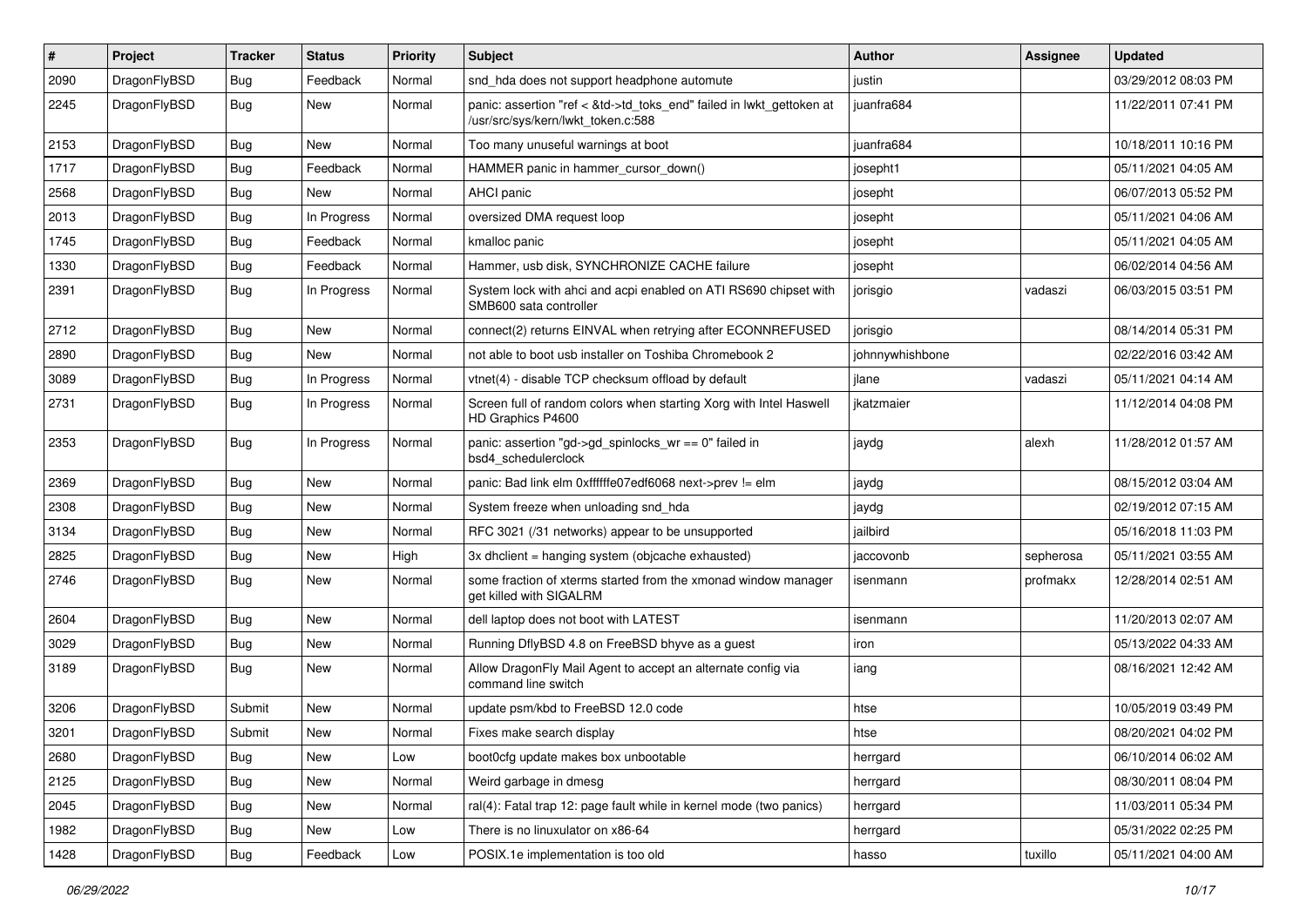| $\vert$ # | Project      | <b>Tracker</b> | <b>Status</b> | <b>Priority</b> | <b>Subject</b>                                                                  | <b>Author</b> | Assignee  | <b>Updated</b>      |
|-----------|--------------|----------------|---------------|-----------------|---------------------------------------------------------------------------------|---------------|-----------|---------------------|
| 1532      | DragonFlyBSD | <b>Bug</b>     | <b>New</b>    | Low             | jemalloc doesn't work on DragonFly                                              | hasso         | sjg       | 08/02/2011 01:14 AM |
| 1411      | DragonFlyBSD | <b>Bug</b>     | Feedback      | Normal          | Burning doesn't work with ahci(4)                                               | hasso         | dillon    | 05/11/2021 04:00 AM |
| 1430      | DragonFlyBSD | <b>Bug</b>     | New           | Normal          | Buggy $w(1)$ ?                                                                  | hasso         | alexh     | 11/24/2010 08:09 AM |
| 1563      | DragonFlyBSD | Bug            | Feedback      | Normal          | reset(1) doesn't reset terminal to the defaults                                 | hasso         |           | 03/10/2013 04:17 AM |
| 1525      | DragonFlyBSD | <b>Bug</b>     | New           | Normal          | boehm-gc problems                                                               | hasso         |           | 10/13/2012 07:13 PM |
| 1502      | DragonFlyBSD | <b>Bug</b>     | In Progress   | Normal          | Lock while deleting files from nohistory HAMMER directories                     | hasso         |           | 03/10/2013 04:28 AM |
| 1486      | DragonFlyBSD | Bug            | Feedback      | Normal          | Interrupt storm related to SATA DVD device                                      | hasso         |           | 05/11/2021 04:01 AM |
| 1313      | DragonFlyBSD | <b>Bug</b>     | New           | Low             | Signal code in kernel needs major overhaul (signal queues,<br>si code, si addr) | hasso         |           | 05/11/2021 04:00 AM |
| 884       | DragonFlyBSD | Bug            | In Progress   | High            | Performance/memory problems under filesystem IO load                            | hasso         |           | 05/11/2021 03:50 AM |
| 2095      | DragonFlyBSD | <b>Bug</b>     | <b>New</b>    | Low             | Running installer post-install: Unsupported DFUI transport "                    | greenrd       |           | 06/26/2011 09:20 AM |
| 2094      | DragonFlyBSD | Bug            | <b>New</b>    | Normal          | Segfault when gdb printing backtrace from core dump                             | greenrd       |           | 06/25/2011 04:14 PM |
| 3165      | DragonFlyBSD | <b>Bug</b>     | <b>New</b>    | Normal          | Looping at boot time                                                            | gop           |           | 12/28/2018 01:04 PM |
| 2577      | DragonFlyBSD | <b>Bug</b>     | New           | Normal          | virtio-blk iops performance is cpu limited on high end devices                  | $g$ js $278$  | vsrinivas | 08/01/2013 02:28 PM |
| 2122      | DragonFlyBSD | Submit         | <b>New</b>    | Normal          | [Review] Fixes to the VFS layer                                                 | ftigeot       |           | 05/31/2022 03:25 PM |
| 2416      | DragonFlyBSD | <b>Bug</b>     | New           | Normal          | ".' entry can be removed on mounted nfs filesystem                              | ftigeot       | tuxillo   | 06/03/2014 04:40 AM |
| 1593      | DragonFlyBSD | <b>Bug</b>     | Feedback      | Normal          | panic: assertion: ccb == ap->ap_err_ccb in ahci_put_err_ccb                     | ftigeot       | ftigeot   | 05/15/2022 05:09 AM |
| 2819      | DragonFlyBSD | <b>Bug</b>     | In Progress   | Normal          | Random micro system freezes after a week of uptime                              | ftigeot       | dillon    | 08/16/2015 08:46 PM |
| 2037      | DragonFlyBSD | <b>Bug</b>     | Feedback      | Normal          | Panic Bad link elm while building packages                                      | ftigeot       | dillon    | 04/21/2011 07:20 AM |
| 2803      | DragonFlyBSD | Bug            | <b>New</b>    | Normal          | HAMMER: Warning: UNDO area too small!                                           | ftigeot       |           | 03/11/2015 03:42 PM |
| 2674      | DragonFlyBSD | <b>Bug</b>     | New           | Normal          | <b>GPT Support</b>                                                              | ftigeot       |           | 12/28/2015 02:54 PM |
| 2619      | DragonFlyBSD | <b>Bug</b>     | <b>New</b>    | Normal          | DragonFly 3.6 can't be installed on a 6TB volume                                | ftigeot       |           | 02/23/2014 11:55 PM |
| 2535      | DragonFlyBSD | Bug            | <b>New</b>    | Normal          | Imap processes apparentlt blocked on disk I/O                                   | ftigeot       |           | 04/02/2013 09:31 AM |
| 2403      | DragonFlyBSD | <b>Bug</b>     | New           | Low             | newfs -E doesn't handle /dev/serno device names properly                        | ftigeot       |           | 08/17/2012 05:07 AM |
| 2051      | DragonFlyBSD | Bug            | <b>New</b>    | Normal          | No ipv6 lan route entry created on 2.10                                         | ftigeot       |           | 04/21/2011 10:37 AM |
| 1923      | DragonFlyBSD | <b>Bug</b>     | New           | Normal          | Abysmal NFS performance with IPv6                                               | ftigeot       |           | 12/05/2010 09:34 PM |
| 1826      | DragonFlyBSD | <b>Bug</b>     | New           | Normal          | panic during boot: assertion so->so_port  in tcp_input                          | ftigeot       |           | 05/15/2022 11:05 AM |
| 1818      | DragonFlyBSD | Bug            | <b>New</b>    | Normal          | panic: Bad tailq NEXT (kqueue issue ?)                                          | ftigeot       |           | 05/15/2022 11:40 AM |
| 1899      | DragonFlyBSD | <b>Bug</b>     | New           | Normal          | Keyboard doesn't work                                                           | fransm        |           | 05/15/2022 03:32 PM |
| 846       | DragonFlyBSD | <b>Bug</b>     | Feedback      | Normal          | USB bugs:usb mouse can't used!                                                  | frankning     |           | 01/15/2015 08:36 AM |
| 1672      | DragonFlyBSD | <b>Bug</b>     | Feedback      | Normal          | panic (trap 12) around btree_search() in 2.4.1-RELEASE                          | floid         |           | 01/19/2015 03:36 AM |
| 979       | DragonFlyBSD | <b>Bug</b>     | Feedback      | Normal          | Failure-prone USB mass storage (SB600? msdosfs? CAM?)                           | floid         |           | 01/15/2015 08:38 AM |
| 2657      | DragonFlyBSD | <b>Bug</b>     | New           | High            | Needs acl to migrate our servers                                                | ferney        |           | 03/31/2014 11:37 AM |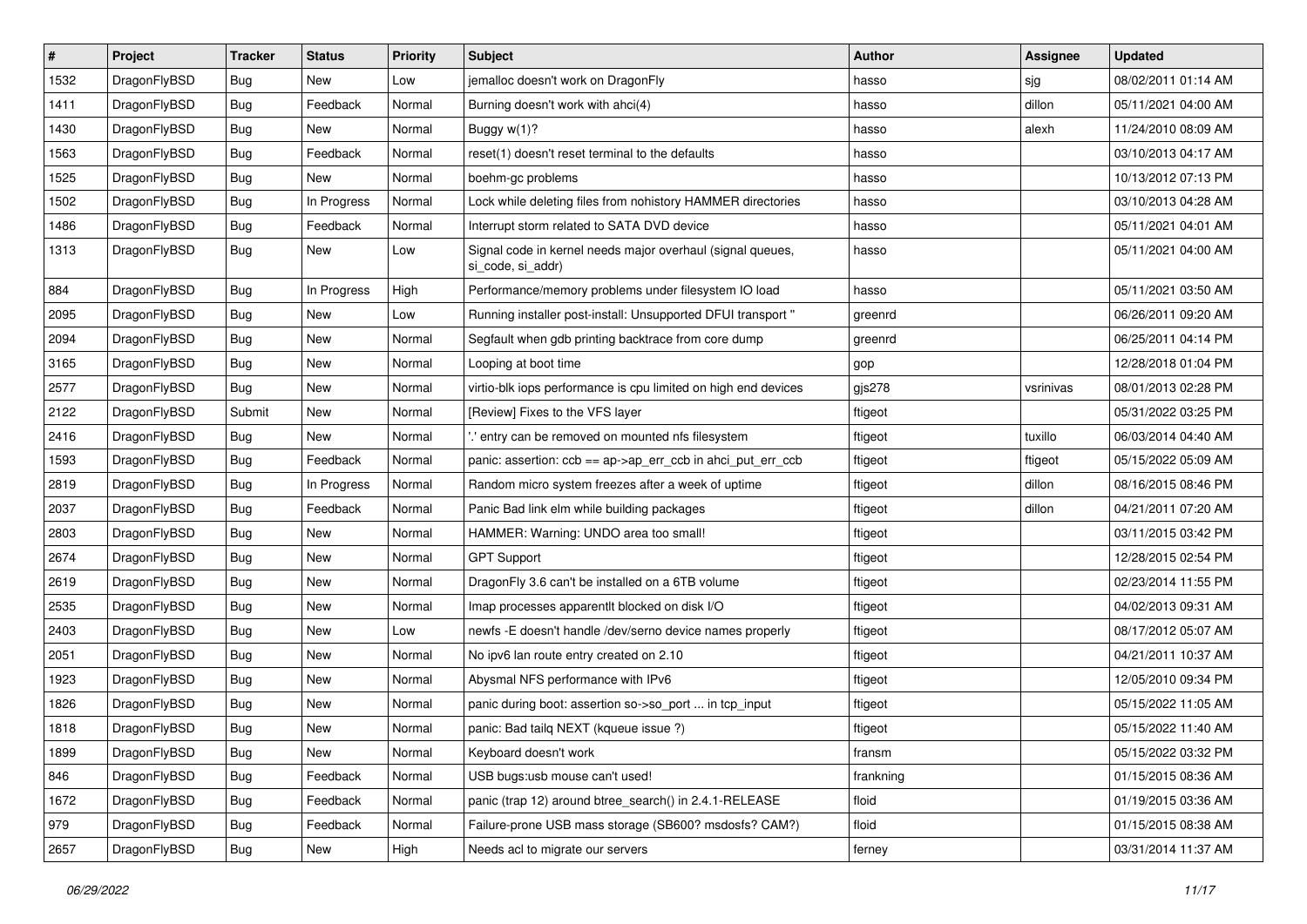| #    | Project      | <b>Tracker</b> | <b>Status</b> | <b>Priority</b> | Subject                                                                                                                                                   | Author        | Assignee | <b>Updated</b>      |
|------|--------------|----------------|---------------|-----------------|-----------------------------------------------------------------------------------------------------------------------------------------------------------|---------------|----------|---------------------|
| 2569 | DragonFlyBSD | <b>Bug</b>     | <b>New</b>    | Normal          | ctime NFS                                                                                                                                                 | ferney        |          | 08/11/2013 04:35 AM |
| 2075 | DragonFlyBSD | <b>Bug</b>     | <b>New</b>    | Normal          | pflogd on x86_64                                                                                                                                          | fanch         |          | 05/16/2011 04:04 PM |
| 3276 | DragonFlyBSD | Submit         | New           | Normal          | Add option controlling whether gpt expand expands the last partition<br>(needs testing)                                                                   | falsifian     |          | 07/10/2021 03:35 AM |
| 2544 | DragonFlyBSD | <b>Bug</b>     | New           | Normal          | live DVD system boot (menu option 1) caused db> prompt on<br>PE1950                                                                                       | estrabd       |          | 05/11/2021 03:54 AM |
| 1831 | DragonFlyBSD | <b>Bug</b>     | Feedback      | High            | HAMMER "malloc limit exceeded" panic                                                                                                                      | eocallaghan   | dillon   | 06/04/2022 04:38 AM |
| 2254 | DragonFlyBSD | <b>Bug</b>     | New           | Normal          | panic: assertion "ref < &td->td_toks_end" failed in lwkt_gettoken at<br>/usr/src/sys/kern/lwkt_token.c:588                                                | eocallaghan   |          | 12/05/2011 10:21 PM |
| 2164 | DragonFlyBSD | <b>Bug</b>     | New           | Normal          | panic on reboot from usb.                                                                                                                                 | eocallaghan   |          | 10/27/2011 09:29 AM |
| 2161 | DragonFlyBSD | <b>Bug</b>     | New           | Normal          | Outdated xorg.conf file gets installed into etc and screws up mouse                                                                                       | eocallaghan   |          | 10/27/2011 01:51 PM |
| 2158 | DragonFlyBSD | <b>Bug</b>     | New           | Normal          | iwn panics with assertion on boot.                                                                                                                        | eocallaghan   |          | 10/24/2011 04:13 PM |
| 1947 | DragonFlyBSD | <b>Bug</b>     | New           | Low             | GA-880GM-UD2H (rev. 1.3) AHCI fails to detect disks at the end of<br>the RAID controller                                                                  | eocallaghan   |          | 11/27/2021 08:46 AM |
| 1592 | DragonFlyBSD | <b>Bug</b>     | Feedback      | Normal          | AcpiOSUnmapMemory: Warning, deallocation did not track<br>allocation.                                                                                     | eocallaghan   |          | 06/02/2014 07:45 AM |
| 1591 | DragonFlyBSD | Bug            | Feedback      | Normal          | Lenovo X301 hangs with AHCI Driver CMD TIMEOUT<br>STS=d0 <bsy></bsy>                                                                                      | eocallaghan   |          | 05/11/2021 04:05 AM |
| 1877 | DragonFlyBSD | <b>Bug</b>     | New           | Normal          | Freeze during 1st hammer cleanup after new install                                                                                                        | elekktretterr |          | 05/15/2022 11:43 AM |
| 1669 | DragonFlyBSD | <b>Bug</b>     | In Progress   | Normal          | Drive wont open using button                                                                                                                              | elekktretterr |          | 02/29/2012 12:05 PM |
| 1668 | DragonFlyBSD | Bug            | Feedback      | Normal          | Power button not working                                                                                                                                  | elekktretterr |          | 03/10/2013 06:22 AM |
| 1634 | DragonFlyBSD | <b>Bug</b>     | New           | Normal          | panic: spin lock: 0xe4ad1320, indefinitive wait!                                                                                                          | elekktretterr |          | 01/19/2015 03:21 AM |
| 1613 | DragonFlyBSD | <b>Bug</b>     | Feedback      | Normal          | USB Keyboard not working on master                                                                                                                        | elekktretterr |          | 05/11/2021 04:05 AM |
| 1463 | DragonFlyBSD | <b>Bug</b>     | New           | Normal          | Mountroot before drives are initialized                                                                                                                   | elekktretterr |          | 12/07/2010 01:30 PM |
| 1456 | DragonFlyBSD | <b>Bug</b>     | Feedback      | Normal          | Microsoft wireless desktop problems                                                                                                                       | elekktretterr |          | 01/15/2015 08:34 AM |
| 1454 | DragonFlyBSD | Bug            | Feedback      | Normal          | Unable to boot from external USB DVD drive                                                                                                                | elekktretterr |          | 05/11/2021 04:01 AM |
| 1194 | DragonFlyBSD | <b>Bug</b>     | New           | Normal          | SCSI errors while trying to copy photos from my camera                                                                                                    | elekktretterr |          | 01/14/2015 04:39 PM |
| 1181 | DragonFlyBSD | <b>Bug</b>     | In Progress   | Normal          | ACX111 panic                                                                                                                                              | elekktretterr |          | 05/11/2021 04:00 AM |
| 3117 | DragonFlyBSD | <b>Bug</b>     | New           | Normal          | Problem with colours if "intel" video-driver used                                                                                                         | dpostolov     |          | 01/07/2018 11:35 PM |
| 3116 | DragonFlyBSD | Bug            | <b>New</b>    | Normal          | da0 detects on very big volume if to remove usb install stick and<br>reboot on Intel NUC5PPYH                                                             | dpostolov     |          | 01/07/2018 09:40 PM |
| 1774 | DragonFlyBSD | <b>Bug</b>     | <b>New</b>    | Normal          | New IP header cleanup branch available for testing                                                                                                        | dillon        |          | 05/15/2022 10:59 AM |
| 1448 | DragonFlyBSD | Bug            | Feedback      | Normal          | panic: assertion: _tp->tt_msg->tt_cpuid == mycpuid in<br>tcp_callout_active tcp_output tcp_usr_send netmsg_pru_send<br>netmsg service tcpmsg service loop | dillon        |          | 05/11/2021 04:00 AM |
| 1429 | DragonFlyBSD | <b>Bug</b>     | Feedback      | Normal          | vkernel bug - "mfree: m->m nextpkt != NULL"                                                                                                               | dillon        |          | 05/11/2021 04:00 AM |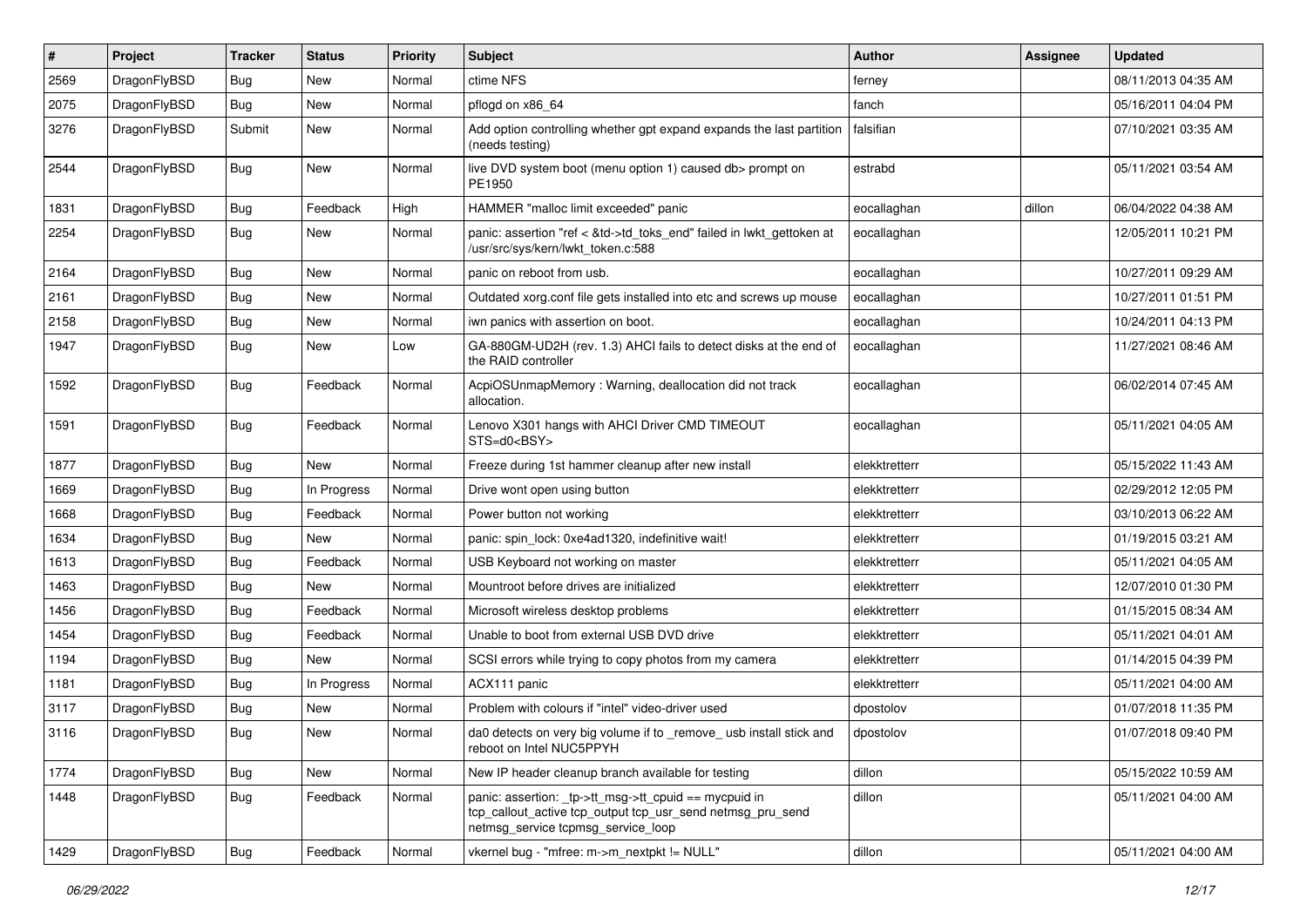| #    | Project      | <b>Tracker</b> | <b>Status</b> | <b>Priority</b> | <b>Subject</b>                                                                                         | Author    | <b>Assignee</b> | <b>Updated</b>      |
|------|--------------|----------------|---------------|-----------------|--------------------------------------------------------------------------------------------------------|-----------|-----------------|---------------------|
| 1336 | DragonFlyBSD | Bug            | In Progress   | Normal          | Still looking for reports of missed directory entries w/ HAMMER                                        | dillon    |                 | 05/11/2021 04:00 AM |
| 2708 | DragonFlyBSD | Bug            | New           | Normal          | unable to send TCP nor UDP on age(4) interface                                                         | dermiste  |                 | 05/11/2021 03:54 AM |
| 3154 | DragonFlyBSD | Submit         | New           | Normal          | Update serial handling in bootloader                                                                   | ddegroot  | dillon          | 11/06/2018 11:21 PM |
| 3147 | DragonFlyBSD | Submit         | New           | Normal          | Enable headless installation                                                                           | ddegroot  |                 | 10/09/2018 01:25 PM |
| 2721 | DragonFlyBSD | Submit         | Feedback      | Low             | Some few zalloc calls to objcache ones replacements                                                    | dclink    | tuxillo         | 05/11/2021 04:08 AM |
| 2717 | DragonFlyBSD | Submit         | Feedback      | Normal          | Out of range numeric handling                                                                          | dclink    | tuxillo         | 05/11/2021 04:08 AM |
| 2790 | DragonFlyBSD | Submit         | <b>New</b>    | Low             | filedesc softrefs increment code factoring                                                             | dclink    |                 | 02/21/2015 04:00 AM |
| 3076 | DragonFlyBSD | Bug            | New           | Normal          | sys/dev/netif/ig hal/e1000 ich8lan.c:1594: sanity checking mixup?                                      | dcb       |                 | 10/11/2017 01:58 AM |
| 3025 | DragonFlyBSD | Bug            | New           | Normal          | sys/dev/powermng/powernow/powernow.c:284: bad comparison?                                              | dcb       |                 | 09/23/2017 07:45 AM |
| 3024 | DragonFlyBSD | <b>Bug</b>     | New           | Low             | sys/dev/netif/wi/if_wi.c:1090]: (style) Redundant condition                                            | dcb       |                 | 04/11/2017 11:56 AM |
| 3022 | DragonFlyBSD | Bug            | New           | Normal          | sys/dev/netif/ath/ath/if ath.c:2142: strange bitmask?                                                  | dcb       |                 | 04/11/2017 11:49 AM |
| 3021 | DragonFlyBSD | Bug            | In Progress   | Normal          | sys/dev/drm/i915/i915_gem_stolen.c:115]: (error) Signed integer<br>overflow for expression '65535<<20' | dcb       |                 | 04/11/2017 12:46 PM |
| 3018 | DragonFlyBSD | Bug            | New           | Normal          | sys/bus/u4b/wlan/if_run.c:5464]: (style) Redundant condition                                           | dcb       |                 | 04/11/2017 11:26 AM |
| 3011 | DragonFlyBSD | Bug            | In Progress   | Normal          | dragonfly/sys/dev/netif/re/re.c: suspicious code ?                                                     | dcb       |                 | 07/29/2017 01:26 AM |
| 3145 | DragonFlyBSD | Submit         | In Progress   | Normal          | Update libelf to FreeBSD 12 current and build as base library usable<br>by ports                       | davshao   | tuxillo         | 08/20/2021 03:58 PM |
| 3031 | DragonFlyBSD | Submit         | In Progress   | Normal          | Update drm/radeon to Linux 4.7.10 as much as possible                                                  | davshao   | ftigeot         | 08/19/2021 12:33 PM |
| 2994 | DragonFlyBSD | Bug            | New           | Normal          | Intermittent boot hangs after git: hammer - HAMMER Version 7                                           | davshao   |                 | 03/30/2017 02:06 PM |
| 2835 | DragonFlyBSD | Bug            | New           | Normal          | /usr/include/c++/5.0/bits/c++locale.h likes<br>POSIX_C_SOURCE>=200809                                  | davshao   |                 | 11/18/2015 03:40 AM |
| 2688 | DragonFlyBSD | Bug            | New           | Normal          | 67613368bdda7 Fix wrong checks for U4B presence Asrock Z77M<br>difficulty detecting USB keyboard       | davshao   |                 | 06/28/2014 07:08 PM |
| 2652 | DragonFlyBSD | Bug            | <b>New</b>    | Normal          | 189a0ff3761b47  ix: Implement MSI-X support locks up Lenovo<br>S10 Intel Atom n270                     | davshao   |                 | 05/14/2014 01:55 AM |
| 2414 | DragonFlyBSD | Bug            | In Progress   | Normal          | Lenovo S10 acpi freeze (not new)                                                                       | davshao   |                 | 05/11/2021 04:13 AM |
| 3227 | DragonFlyBSD | Submit         | New           | Normal          | Add HAMMER2 instructions in the installation medium README                                             | daftaupe  |                 | 03/26/2020 03:34 PM |
| 3243 | DragonFlyBSD | Bug            | New           | Normal          | SMART status not reported properly for SSD disks                                                       | daftaupe  |                 | 09/09/2020 11:03 PM |
| 2687 | DragonFlyBSD | Bug            | New           | Normal          | natacontrol software RAID in installer                                                                 | csmelosky |                 | 06/22/2014 12:03 PM |
| 1587 | DragonFlyBSD | <b>Bug</b>     | Feedback      | Normal          | can't gdb across fork                                                                                  | corecode  | tuxillo         | 05/11/2021 03:54 AM |
| 1584 | DragonFlyBSD | Bug            | In Progress   | Normal          | can't use ssh from jail: debug1: read passphrase: can't open<br>/dev/tty: Device busy                  | corecode  | tuxillo         | 05/11/2021 03:53 AM |
| 1583 | DragonFlyBSD | <b>Bug</b>     | In Progress   | Normal          | panic: assertion: cursor->trans->sync_lock_refs > 0 in<br>hammer recover cursor                        | corecode  | tuxillo         | 05/11/2021 03:53 AM |
| 1556 | DragonFlyBSD | <b>Bug</b>     | New           | Normal          | many processes stuck in "hmrrcm", system unusable                                                      | corecode  | tuxillo         | 05/11/2021 03:52 AM |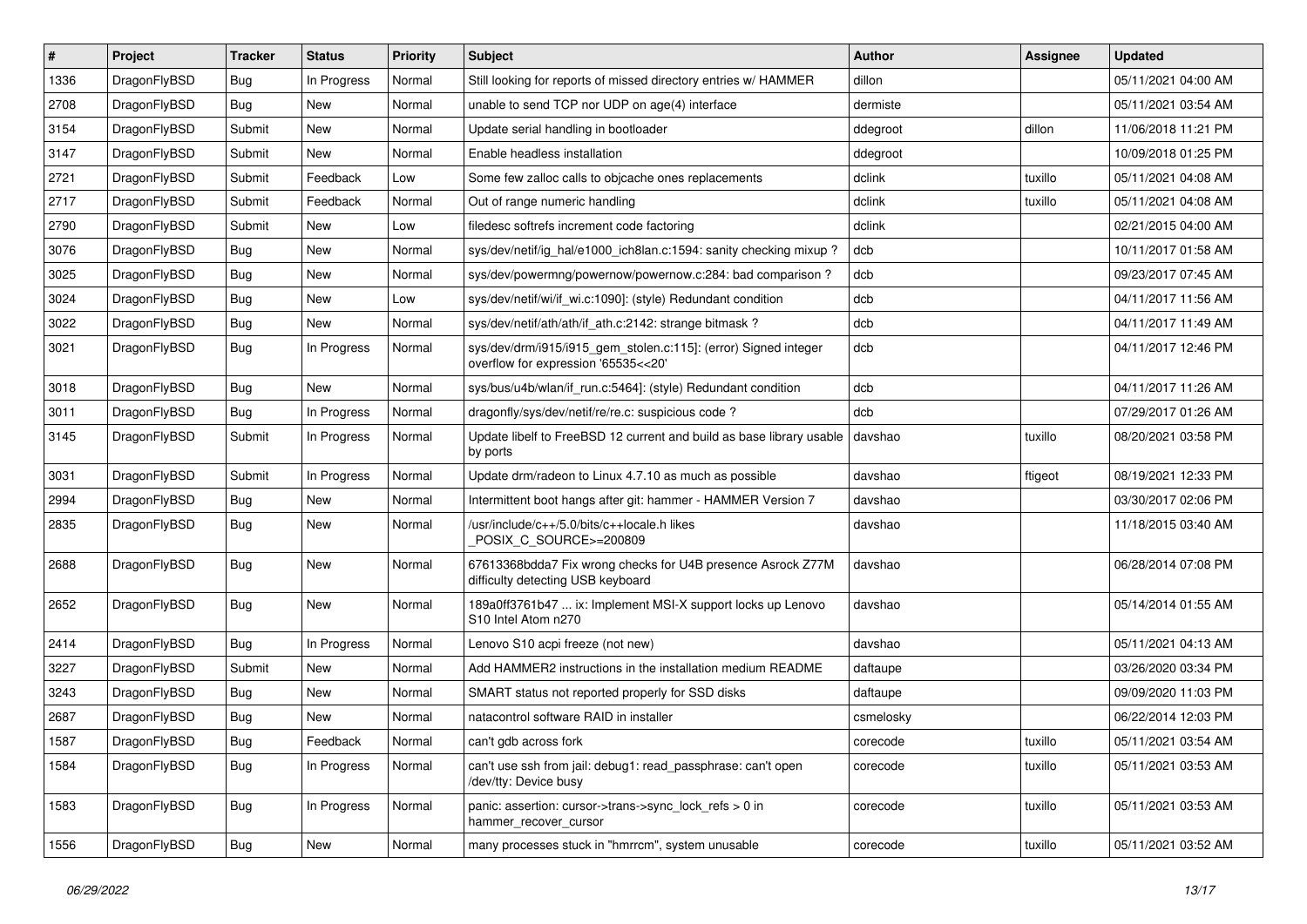| #    | Project      | <b>Tracker</b> | <b>Status</b> | <b>Priority</b> | <b>Subject</b>                                                                                                | Author     | Assignee | <b>Updated</b>      |
|------|--------------|----------------|---------------|-----------------|---------------------------------------------------------------------------------------------------------------|------------|----------|---------------------|
| 1547 | DragonFlyBSD | Bug            | In Progress   | Normal          | disklabel64 automatic sizing                                                                                  | corecode   | tuxillo  | 05/11/2021 03:52 AM |
| 1528 | DragonFlyBSD | Bug            | In Progress   | Normal          | ktrace does not show proper return values for pipe(2)                                                         | corecode   | tuxillo  | 05/11/2021 03:52 AM |
| 1475 | DragonFlyBSD | Bug            | In Progress   | Normal          | kernel blocks with low memory and syscons setting a high res mode<br>/ scrollback                             | corecode   | tuxillo  | 05/11/2021 03:52 AM |
| 1474 | DragonFlyBSD | Bug            | <b>New</b>    | Normal          | ithread 1 unexpectedly rescheduled                                                                            | corecode   | tuxillo  | 05/11/2021 03:52 AM |
| 1469 | DragonFlyBSD | Bug            | In Progress   | Normal          | Hammer history security concern                                                                               | corecode   | tuxillo  | 05/11/2021 03:52 AM |
| 1442 | DragonFlyBSD | Bug            | <b>New</b>    | Normal          | blocking SIGSEGV and triggering a segment violation produces an<br>all CPU consuming process                  | corecode   | tuxillo  | 05/11/2021 03:52 AM |
| 1440 | DragonFlyBSD | Bug            | New           | Normal          | ptrace/gdb doesn't work after process blocks SIGTRAP                                                          | corecode   | tuxillo  | 05/11/2021 03:52 AM |
| 1287 | DragonFlyBSD | Bug            | Feedback      | Normal          | altg configuration doesn't work                                                                               | corecode   | tuxillo  | 05/11/2021 03:51 AM |
| 1198 | DragonFlyBSD | Bug            | New           | High            | DDB loops panic in db_read_bytes                                                                              | corecode   | tuxillo  | 05/11/2021 03:51 AM |
| 1030 | DragonFlyBSD | <b>Bug</b>     | In Progress   | Normal          | msdosfs umount panic                                                                                          | corecode   | tuxillo  | 05/11/2021 03:51 AM |
| 911  | DragonFlyBSD | Bug            | Feedback      | Normal          | kldload/kernel linker can exceed malloc reserve and panic system                                              | corecode   | tuxillo  | 05/11/2021 03:51 AM |
| 901  | DragonFlyBSD | Bug            | Feedback      | Normal          | route show needs to get data from all cpus                                                                    | corecode   | tuxillo  | 05/11/2021 03:50 AM |
| 847  | DragonFlyBSD | Bug            | Feedback      | Normal          | processes getting stuck on mount point                                                                        | corecode   | tuxillo  | 05/11/2021 03:50 AM |
| 781  | DragonFlyBSD | Bug            | In Progress   | Normal          | fdisk uses wrong geometry on usb flash drives                                                                 | corecode   | tuxillo  | 05/11/2021 03:50 AM |
| 742  | DragonFlyBSD | Bug            | In Progress   | Normal          | umount problems with multiple mounts                                                                          | corecode   | tuxillo  | 06/25/2022 04:02 AM |
| 731  | DragonFlyBSD | Bug            | <b>New</b>    | Normal          | system freeze on "slice too large"                                                                            | corecode   | tuxillo  | 06/25/2022 04:01 AM |
| 341  | DragonFlyBSD | Bug            | New           | Normal          | Vinum erroneously repors devices as busy                                                                      | corecode   | swildner | 01/21/2012 04:50 AM |
| 1538 | DragonFlyBSD | Bug            | New           | Low             | mountroot should probe file systems                                                                           | corecode   | alexh    | 11/24/2010 06:35 PM |
| 1307 | DragonFlyBSD | <b>Bug</b>     | In Progress   | Normal          | hammer tid -2 shows unexpected result                                                                         | corecode   |          | 10/18/2016 05:29 PM |
| 1481 | DragonFlyBSD | Bug            | Feedback      | Normal          | panic: assertion: kva_p(buf) in soopt_from_kbuf (after ipfw pipe<br>show, 2.2.1-R)                            | combiner   |          | 05/11/2021 04:01 AM |
| 2736 | DragonFlyBSD | Bug            | <b>New</b>    | High            | kernel panics on acpi_timer_probe function                                                                    | cnb        |          | 05/11/2021 03:55 AM |
| 2735 | DragonFlyBSD | Bug            | New           | Urgent          | iwn panics SYSSASSERT                                                                                         | cnb        |          | 05/11/2021 03:55 AM |
| 3280 | DragonFlyBSD | Bug            | <b>New</b>    | Normal          | KMS console and i915(4) not working in 6.0                                                                    | cmusser    |          | 07/10/2021 03:35 AM |
| 3139 | DragonFlyBSD | Bug            | <b>New</b>    | Normal          | USB Mouse Does Not Work in DragonflyBSD guest on VirtualBox                                                   | chiguy1256 |          | 06/24/2018 10:14 PM |
| 2859 | DragonFlyBSD | Bug            | New           | Low             | Installer configuration menu always highlights "Select timezone", no<br>matter which step was last completed. | cgag       |          | 12/02/2015 01:54 PM |
| 2858 | DragonFlyBSD | <b>Bug</b>     | New           | Low             | Installer "Local or UTC" question should have "No" selected by<br>default.                                    | cgag       |          | 12/02/2015 01:18 PM |
| 3143 | DragonFlyBSD | <b>Bug</b>     | New           | Normal          | assertion "0" failed in hammer2 inode xop chain sync                                                          | cbin       |          | 07/18/2018 12:50 PM |
| 1618 | DragonFlyBSD | <b>Bug</b>     | Feedback      | Normal          | collision for 'struct pmap' when using RPC and <sys user.h=""></sys>                                          | carenas    |          | 05/11/2021 04:05 AM |
| 2265 | DragonFlyBSD | <b>Bug</b>     | <b>New</b>    | Normal          | mbsrtowcs does not properly handle invalid mbstate_t in ps                                                    | c.turner1  | swildner | 01/10/2012 07:56 PM |
| 2319 | DragonFlyBSD | Bug            | New           | Normal          | crypt/passwd forward compat                                                                                   | c.turner1  |          | 02/28/2012 12:39 PM |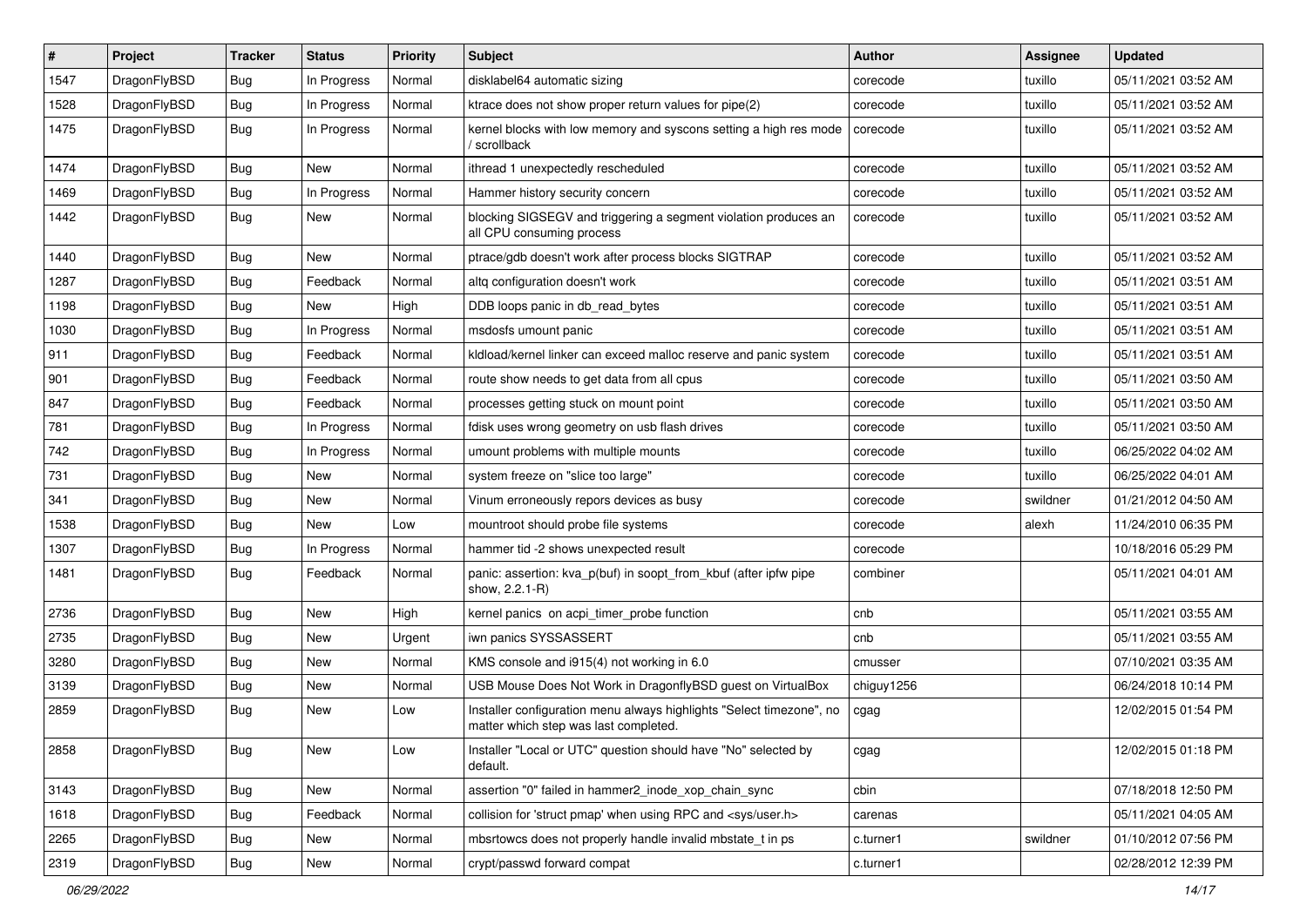| $\vert$ # | Project      | <b>Tracker</b> | <b>Status</b> | <b>Priority</b> | <b>Subject</b>                                                                                                               | Author             | Assignee | <b>Updated</b>      |
|-----------|--------------|----------------|---------------|-----------------|------------------------------------------------------------------------------------------------------------------------------|--------------------|----------|---------------------|
| 725       | DragonFlyBSD | Bug            | In Progress   | Low             | 'make distribution' fails w/'ro' /usr/obj                                                                                    | c.turner           |          | 03/09/2013 01:01 PM |
| 2115      | DragonFlyBSD | <b>Bug</b>     | <b>New</b>    | Normal          | [msk] system freeze after receive some paquet                                                                                | bsdsx              |          | 08/22/2011 10:22 AM |
| 1521      | DragonFlyBSD | <b>Bug</b>     | Feedback      | Normal          | amd64 2.4 livecd won't mount root at boot                                                                                    | bolapara           |          | 01/28/2018 03:45 AM |
| 1594      | DragonFlyBSD | Bug            | <b>New</b>    | Normal          | Kernel panic during boot from Live CD on Dell E6400                                                                          | bodie              |          | 05/11/2021 03:54 AM |
| 3110      | DragonFlyBSD | Bug            | <b>New</b>    | Normal          | crash with ipfw3 under load                                                                                                  | bnegre82           |          | 12/09/2017 06:22 AM |
| 3101      | DragonFlyBSD | <b>Bug</b>     | <b>New</b>    | Low             | PFI CGI install not working in dragonflybsd 5.0.1 USB install                                                                | bnegre82           |          | 05/11/2021 04:14 AM |
| 1882      | DragonFlyBSD | <b>Bug</b>     | <b>New</b>    | Low             | Idea for handling new USB vendor/device codes                                                                                | bmk                |          | 10/20/2010 12:15 PM |
| 3284      | DragonFlyBSD | Bug            | <b>New</b>    | Normal          | Wrong towlower() result for U+038A                                                                                           | bhaible            |          | 07/10/2021 03:34 AM |
| 3283      | DragonFlyBSD | Bug            | <b>New</b>    | Normal          | mknodat() cannot create FIFOs                                                                                                | bhaible            |          | 07/10/2021 03:34 AM |
| 3282      | DragonFlyBSD | <b>Bug</b>     | <b>New</b>    | Normal          | unexpected errno value from fopen()                                                                                          | bhaible            |          | 07/10/2021 03:34 AM |
| 3281      | DragonFlyBSD | <b>Bug</b>     | New           | Normal          | Crash after leaving unattended for a while                                                                                   | bhaible            |          | 07/10/2021 03:32 AM |
| 1718      | DragonFlyBSD | Bug            | Feedback      | Normal          | IDE disk drive not detected by x86_64 2.6.1 Live CD                                                                          | bcox               |          | 11/27/2021 08:25 AM |
| 3132      | DragonFlyBSD | Bug            | New           | Low             | unifdef mined                                                                                                                | bcallah            |          | 04/26/2018 08:34 PM |
| 331       | DragonFlyBSD | <b>Bug</b>     | In Progress   | Normal          | ftpsesame (aka Bridging S01E03)                                                                                              | bastyaelvtars      |          | 03/09/2013 12:28 PM |
| 2107      | DragonFlyBSD | <b>Bug</b>     | New           | Normal          | 2.10.1 sata dvd drive issue                                                                                                  | ausppc             |          | 07/31/2011 08:41 PM |
| 1148      | DragonFlyBSD | Bug            | In Progress   | Low             | BCM4311 wireless network adapter detected but not functional                                                                 | archimedes.gaviola |          | 05/11/2021 04:00 AM |
| 3311      | DragonFlyBSD | Bug            | <b>New</b>    | Low             | TrueCrypt support may cause kernel crash                                                                                     | arcade@b1t.name    |          | 04/29/2022 06:19 AM |
| 3278      | DragonFlyBSD | Bug            | <b>New</b>    | Normal          | Second screen image is distorted                                                                                             | arcade@b1t.name    |          | 07/10/2021 03:36 AM |
| 3209      | DragonFlyBSD | <b>Bug</b>     | <b>New</b>    | Normal          | svc has some minor bugs                                                                                                      | arcade@b1t.name    |          | 10/24/2019 09:08 AM |
| 2882      | DragonFlyBSD | <b>Bug</b>     | <b>New</b>    | Low             | bridge sends packets from individual interfaces                                                                              | arcade@b1t.name    |          | 01/09/2016 12:43 PM |
| 2878      | DragonFlyBSD | Bug            | New           | Low             | [fix] CCVER problem when using clang and cpu extensions<br>(intrinsics)                                                      | arcade@b1t.name    |          | 06/24/2016 04:25 AM |
| 2877      | DragonFlyBSD | Bug            | New           | Low             | sed fails when working with UTF-8 locale and non-UTF symbols                                                                 | arcade@b1t.name    |          | 12/30/2015 11:20 AM |
| 2520      | DragonFlyBSD | Bug            | New           | Normal          | panic: assertion "IS_SERIALIZED((ifp->if_serializer))" failed in<br>if_default_serialize_assert at /usr/src/sys/net/if.c:437 | ano                |          | 03/09/2013 12:14 AM |
| 2329      | DragonFlyBSD | <b>Bug</b>     | <b>New</b>    | Normal          | ibm x3550 & acpi                                                                                                             | ano                |          | 06/03/2014 11:37 AM |
| 1921      | DragonFlyBSD | <b>Bug</b>     | In Progress   | Normal          | we miss mlockall                                                                                                             | alexh              | tuxillo  | 06/18/2022 04:08 AM |
| 1714      | DragonFlyBSD | Bug            | <b>New</b>    | Low             | hwpmc                                                                                                                        | alexh              | swildner | 08/18/2012 02:03 PM |
| 1824      | DragonFlyBSD | <b>Bug</b>     | Feedback      | Normal          | kernel panic, x86, 2.7.3.859.ge5104                                                                                          | akirchhoff135014   |          | 03/10/2013 07:49 AM |
| 2210      | DragonFlyBSD | <b>Bug</b>     | New           | Normal          | Bugtracker cannot assign default project for new users                                                                       | ahuete.devel       |          | 11/17/2011 11:30 AM |
| 3301      | DragonFlyBSD | <b>Bug</b>     | New           | Normal          | Gkrellm from the packages is not showing logged in users in main<br>window, logged in users always $== 0$                    | adrian             |          | 01/08/2022 04:24 AM |
| 3300      | DragonFlyBSD | <b>Bug</b>     | New           | Normal          | Running Xvnc from TigerVNC package through the INETD daemon<br>in TCP WAIT mode fails hard                                   | adrian             |          | 01/08/2022 04:25 AM |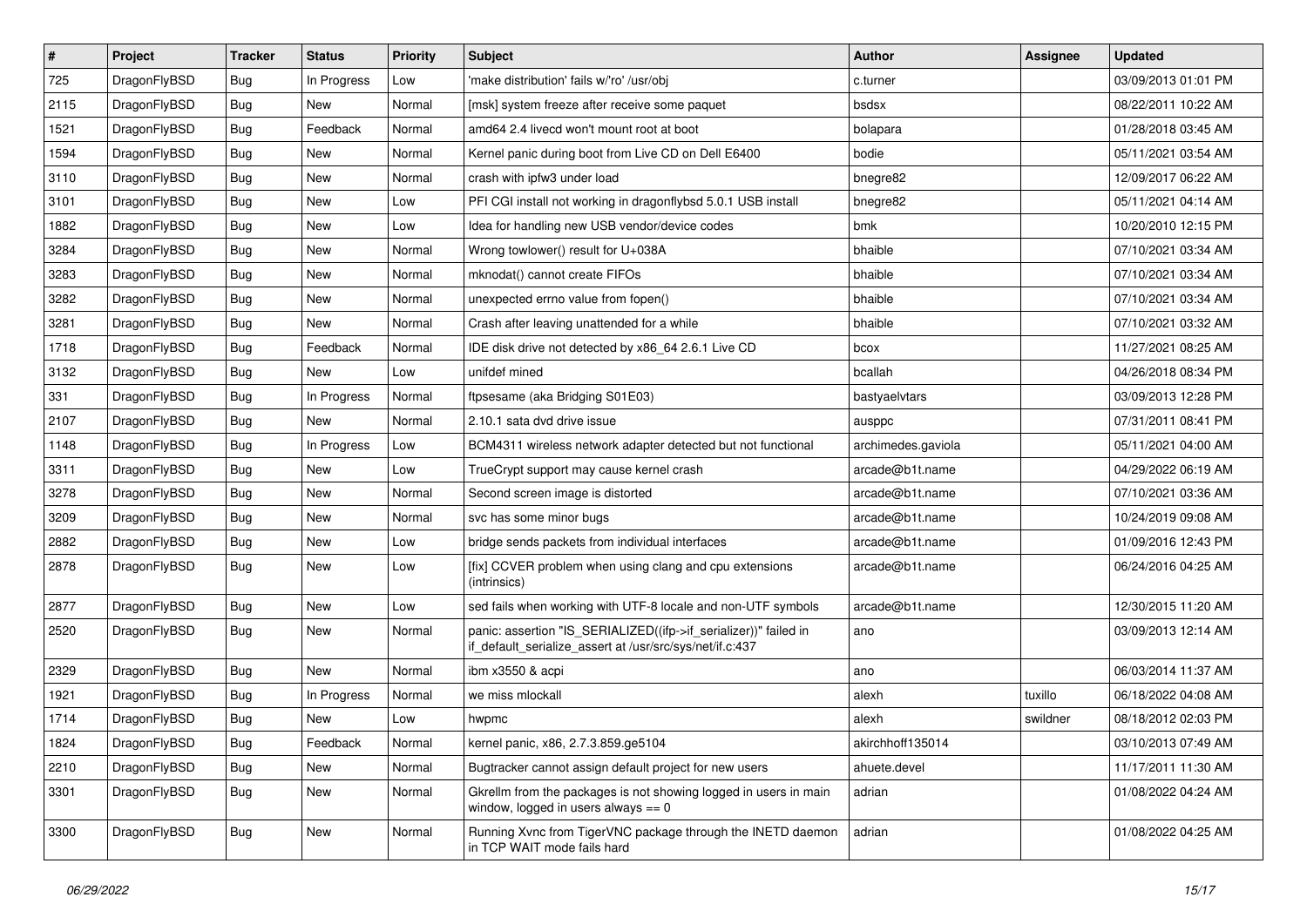| $\pmb{\#}$ | Project      | <b>Tracker</b> | <b>Status</b> | <b>Priority</b> | Subject                                                                                                                                                     | <b>Author</b>      | Assignee | <b>Updated</b>      |
|------------|--------------|----------------|---------------|-----------------|-------------------------------------------------------------------------------------------------------------------------------------------------------------|--------------------|----------|---------------------|
| 3299       | DragonFlyBSD | Bug            | In Progress   | Normal          | DragonFlyBSD reports utterly wrong uptime (most of the time, right<br>after booting in)                                                                     | adrian             |          | 11/11/2021 01:43 PM |
| 2250       | DragonFlyBSD | <b>Bug</b>     | <b>New</b>    | Normal          | Kernel panic                                                                                                                                                | adamk              |          | 11/23/2018 01:10 AM |
| 1941       | DragonFlyBSD | Bug            | New           | Normal          | wlan config crash                                                                                                                                           | abandon.every.hope |          | 12/24/2010 07:54 PM |
| 2852       | DragonFlyBSD | Bug            | New           | Normal          | Hammer File System - hangs on undo during system boot / mount -<br>will not recover on DragonFlyBSD newer than 3.6.0                                        | abale              |          | 05/11/2021 04:07 AM |
| 3120       | DragonFlyBSD | Bug            | <b>New</b>    | Normal          | Intel AC 8260 firmware does not load                                                                                                                        | Vintodrimmer       |          | 08/28/2018 03:30 AM |
| 3240       | DragonFlyBSD | Bug            | New           | High            | compile error because of openssl with /usr/dports/security/rhash for<br>mysql 8 install                                                                     | <b>UlasSAYGIN</b>  |          | 06/04/2020 08:05 AM |
| 3219       | DragonFlyBSD | Bug            | <b>New</b>    | Normal          | x11/xorg port can not be build                                                                                                                              | <b>UlasSAYGIN</b>  |          | 03/31/2020 08:57 AM |
| 2595       | DragonFlyBSD | Bug            | New           | Normal          | DragonFly 3.4.3 crashes on SUN Blade X6250 with Qlogic ISP 2432<br>FC card                                                                                  | Turvamies          |          | 10/07/2013 11:53 AM |
| 2493       | DragonFlyBSD | Bug            | <b>New</b>    | Normal          | vidcontrol: invalid video mode name                                                                                                                         | Svarov             |          | 01/24/2013 09:55 AM |
| 1246       | DragonFlyBSD | <b>Bug</b>     | New           | Normal          | bad resolution (monitor desync) with livedvd                                                                                                                | Przem0l            |          | 02/18/2014 06:29 AM |
| 2499       | DragonFlyBSD | Bug            | In Progress   | Urgent          | DRAGONFLY_3_2 lockd not responding correctly                                                                                                                | Nerzhul            |          | 01/22/2013 12:47 PM |
| 3006       | DragonFlyBSD | Bug            | New           | Normal          | boot0cfg: panic in kern_udev.c in function _udev_dict_set_cstr when   MichiGreat<br>installing in VirtualBox                                                |                    |          | 04/01/2017 02:22 PM |
| 1700       | DragonFlyBSD | Submit         | In Progress   | Normal          | skip boot2 menu on <enter></enter>                                                                                                                          | Johannes.Hofmann   | tuxillo  | 05/15/2022 08:35 AM |
| 2453       | DragonFlyBSD | Bug            | <b>New</b>    | Normal          | panic: assertion "gd->gd_spinlocks == 0" failed                                                                                                             | Johannes.Hofmann   |          | 11/12/2012 12:54 PM |
| 1850       | DragonFlyBSD | Bug            | New           | Normal          | volume-add on hammer root fs panic                                                                                                                          | Johannes.Hofmann   |          | 04/18/2019 04:27 AM |
| 2620       | DragonFlyBSD | <b>Bug</b>     | <b>New</b>    | Normal          | moused problem                                                                                                                                              | FilippoMo          |          | 12/20/2013 10:32 AM |
| 2618       | DragonFlyBSD | Bug            | New           | Normal          | mouse problem on RELEASE-3_6_0                                                                                                                              | FilippoMo          |          | 12/20/2013 03:26 AM |
| 2617       | DragonFlyBSD | Bug            | Feedback      | Normal          | Possible issue with wireless mouse on 3.6 release                                                                                                           | FilippoMo          |          | 01/14/2015 03:42 PM |
| 989        | DragonFlyBSD | Bug            | New           | Normal          | installer/fdisk trouble with wrapped values                                                                                                                 | Discodestroyer     |          | 02/18/2014 06:27 AM |
| 2806       | DragonFlyBSD | Bug            | <b>New</b>    | Normal          | failed to configure a link-local address on ath $0$ (errno = 22)                                                                                            | Chingyuan          |          | 05/25/2021 01:00 AM |
| 2870       | DragonFlyBSD | Bug            | New           | High            | Broken text and icons when glamor acceleration is used                                                                                                      | 375gnu             | ftigeot  | 01/31/2016 12:13 AM |
| 2438       | DragonFlyBSD | Submit         | Feedback      | Normal          | <b>TRIM</b> fixes                                                                                                                                           | Anonymous          | tuxillo  | 05/11/2021 03:45 AM |
| 3041       | DragonFlyBSD | Submit         | New           | Normal          | firmware: Remove embedding of multiple images in one module.                                                                                                | Anonymous          |          | 12/25/2020 02:15 AM |
| 1398       | DragonFlyBSD | Submit         | In Progress   | Normal          | hdestroy(3) restricts hash key to point to malloc'ed space                                                                                                  | Anonymous          |          | 08/20/2021 04:06 PM |
| 1397       | DragonFlyBSD | <b>Bug</b>     | Feedback      | Normal          | jobs -I output inconsistency when called from script                                                                                                        | Anonymous          | tuxillo  | 05/15/2022 05:07 AM |
| 1390       | DragonFlyBSD | <b>Bug</b>     | In Progress   | Normal          | Use id t type for $\{get, set\}$ priority $()$                                                                                                              | Anonymous          | tuxillo  | 07/05/2019 02:18 AM |
| 3194       | DragonFlyBSD | Bug            | New           | High            | Hammer kernel crash on mirror-stream of PFS after upgrade<br>(assertion "cursor->flags &<br>HAMMER_CURSOR_ITERATE_CHECK" failed in<br>hammer_btree_iterate) | Anonymous          |          | 06/29/2019 01:32 PM |
| 2297       | DragonFlyBSD | <b>Bug</b>     | New           | Normal          | strange NFS (client) error messages / problems                                                                                                              | Anonymous          |          | 02/19/2012 02:59 PM |